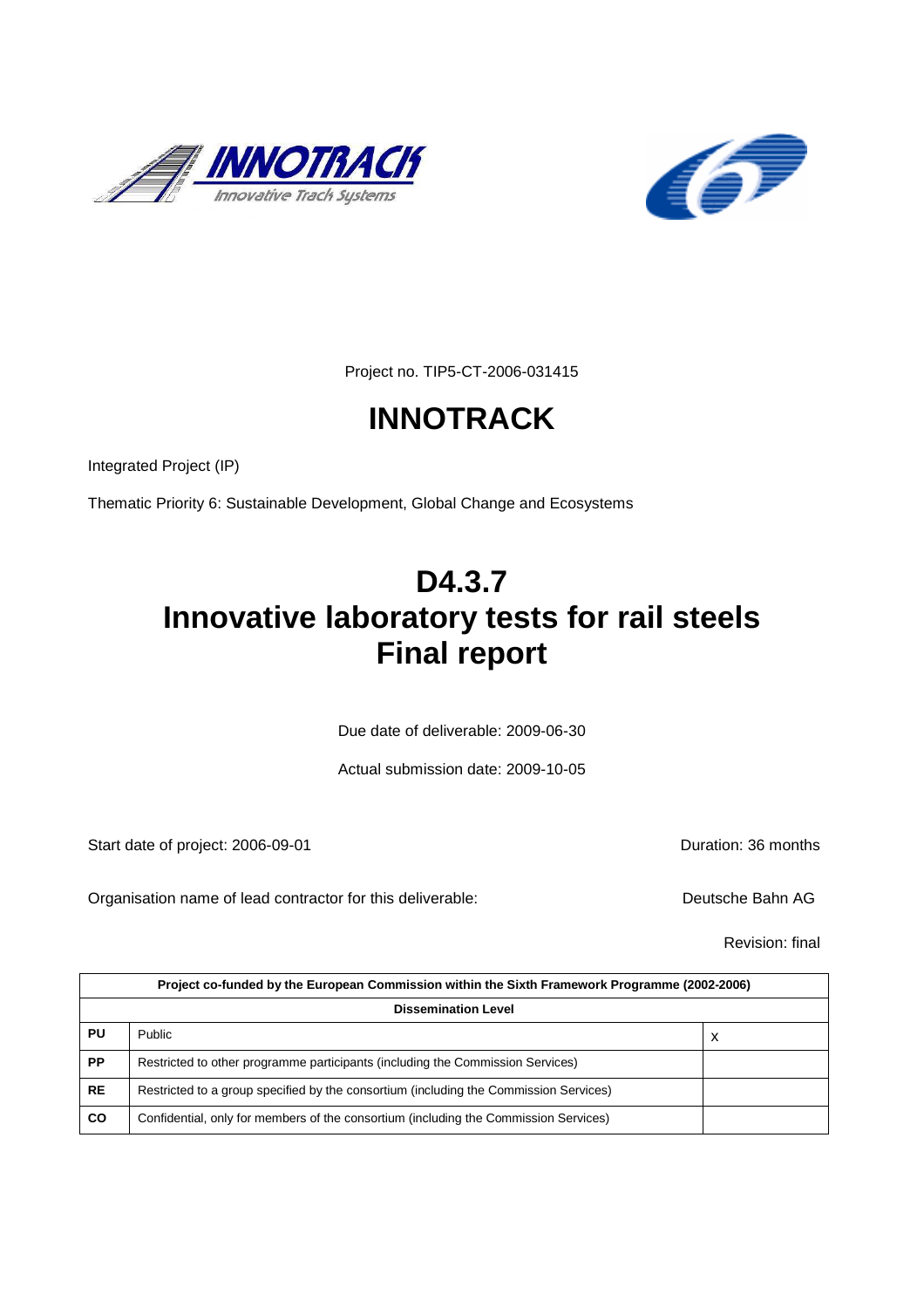# **Table of Contents**

| 1.               |                                                                                                                     |  |
|------------------|---------------------------------------------------------------------------------------------------------------------|--|
| 2.               |                                                                                                                     |  |
| 3.               |                                                                                                                     |  |
|                  | 3.1<br>3.2<br>3.3                                                                                                   |  |
| 4.               |                                                                                                                     |  |
|                  | 4.1<br>4.2<br>4.3<br>Evaluation of the tests: metallographical examination, material degradation and EBSD 15<br>4.4 |  |
| 5.               |                                                                                                                     |  |
|                  | 5.1<br>5.2                                                                                                          |  |
| 6.               |                                                                                                                     |  |
| $\overline{7}$ . |                                                                                                                     |  |
| 8.               |                                                                                                                     |  |
| 9.               |                                                                                                                     |  |
|                  |                                                                                                                     |  |
|                  |                                                                                                                     |  |
|                  |                                                                                                                     |  |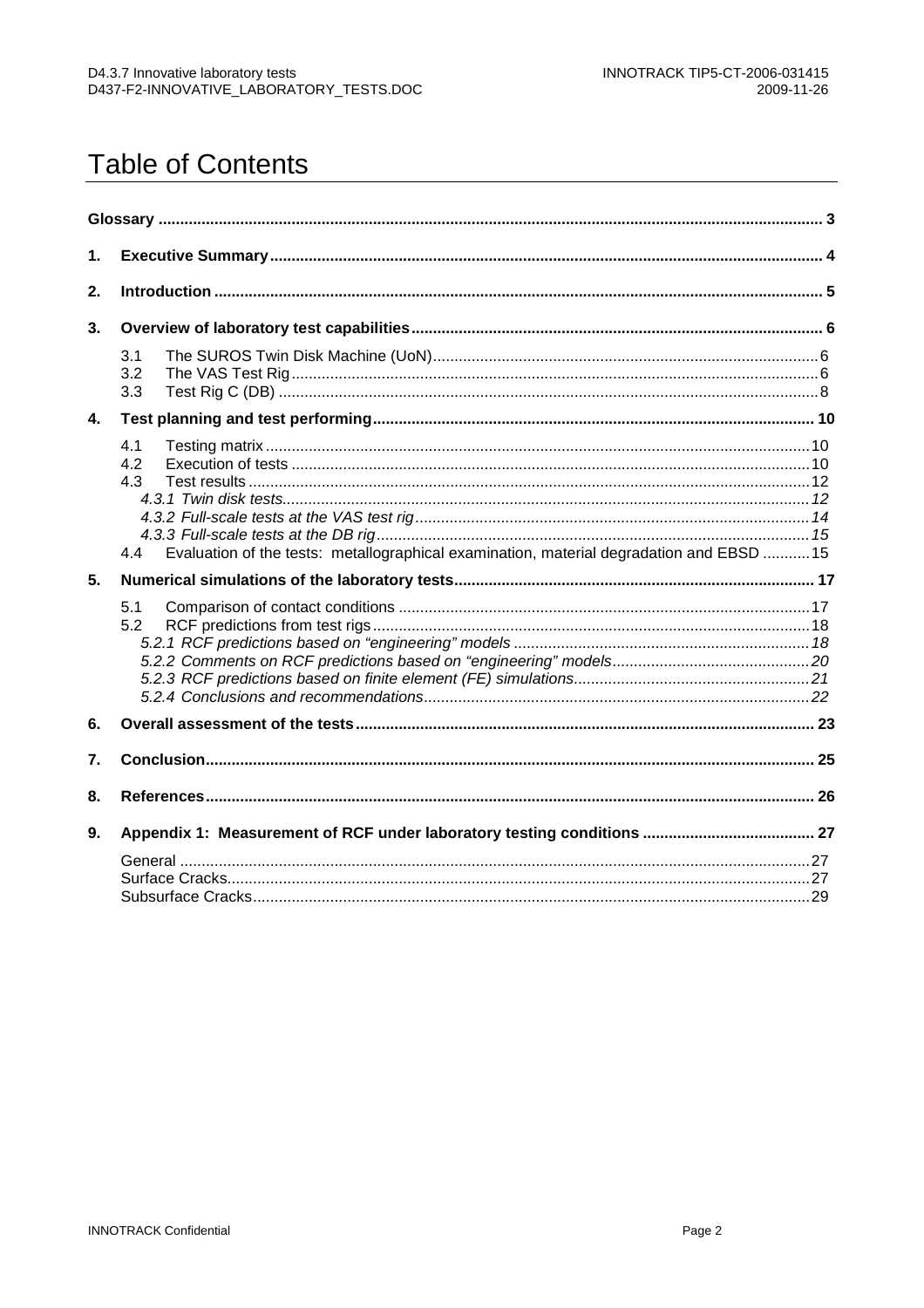## **Glossary**

| Chalmers             | Chalmers University of Technology, Gothenburg                          |
|----------------------|------------------------------------------------------------------------|
| <b>CORUS</b>         | Corus Rail Technologies                                                |
| DB                   | Deutsche Bahn                                                          |
| TUD                  | <b>Technical University Delft</b>                                      |
| UoN                  | University of Newcastle                                                |
| VAS.                 | voestalpine Schienen GmbH                                              |
|                      |                                                                        |
| HС                   | Head checks                                                            |
| <b>RCF</b>           | Rolling contact fatigue                                                |
|                      |                                                                        |
| <b>SUROS Machine</b> | Sheffield University Rolling Sliding [Twin-Disk Machine]               |
| VAS test rig         | linear test rig used by VAS for testing rail segments                  |
| DB test rig A        | test rig used by DB for full-scale wheel on roller tests at high speed |
| DB test rig C        | test rig used by DB for full-scale wheel on roller tests at heavy load |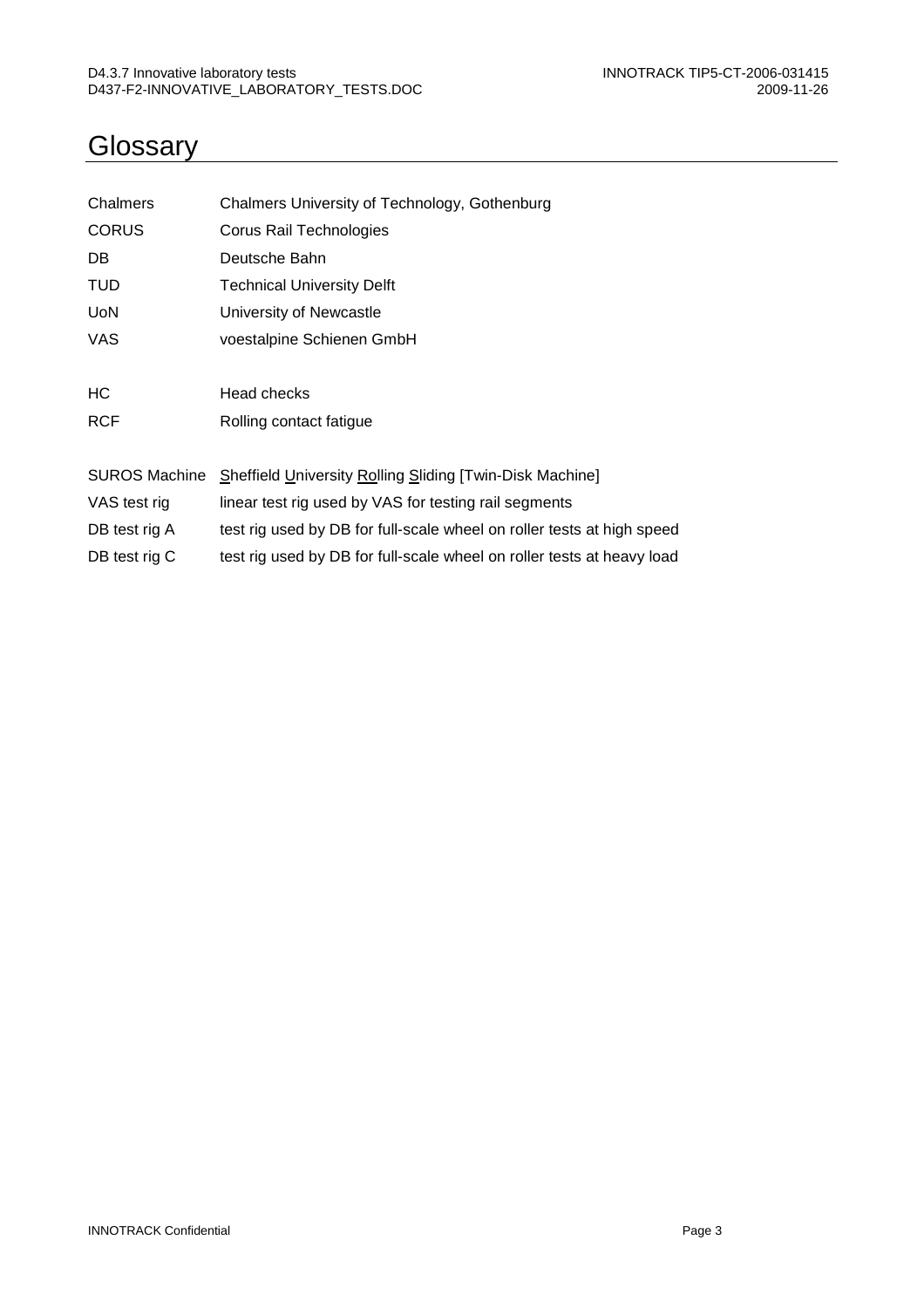# 1. Executive Summary

This paper presents a first thorough investigation of different laboratory tests for rail materials combined with numerical simulations and metallographic investigations. A specific methodology for the latter is given in the Appendix.

Laboratory tests for new rail materials are desirable supplements to field tests in order to save time and money. Thus, less valuable products can be early withdrawn from expensive field tests.

Within this work package, test conditions for laboratory tests of rail materials have been defined and compared to field conditions. Existing test equipment and evaluation methods of the WP partners have been exploited for the laboratory tests in order to find out the applicability to the pre-defined field conditions.

The tests were performed at the SUROS twin disk test machine, at the VAS linear full-scale test rig and at DB full-scale roller rigs. The results were compared among other with respect to metallography and material deterioration.

Subsequent numerical calculations showed that the full-scale tests more or less deviate systematically from the expected contact conditions due to bending of wheel and rail. In addition, predictions regarding RCF have been carried out and compared to test results.

It is shown that twin disk tests as well as tests on a full-scale linear test rig are suitable for practical use. The tests on full-scale roller rigs failed due to the need for specific rail samples, which ultimately destroyed the fixtures during the tests.

An evaluation of the different tests including a rough estimate of effort is given.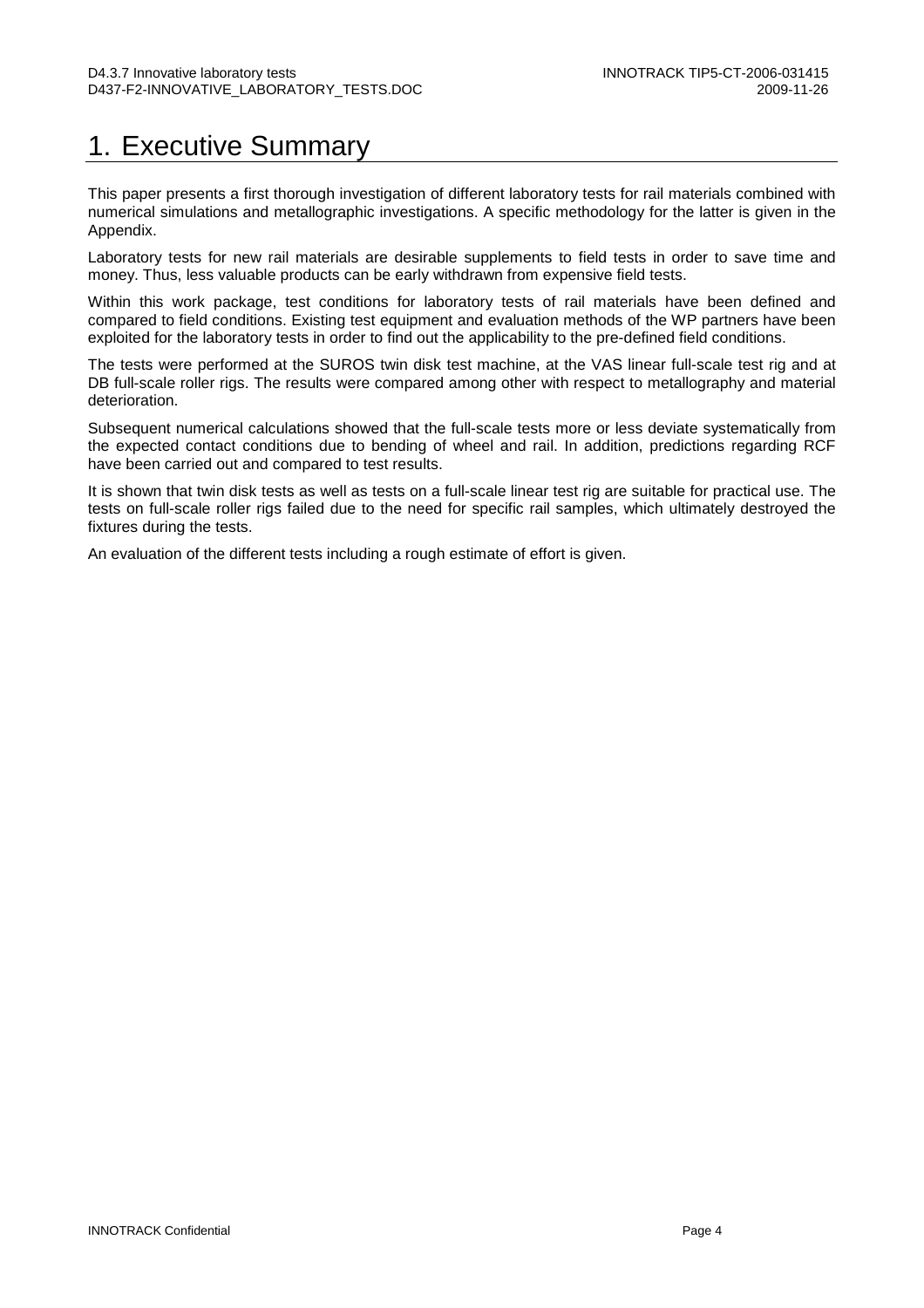# 2. Introduction

The activities of WP 4.3 were focussed on the reduction of cost for testing of new rail and switch material which is of practical importance for railway infrastructure operators as well as for rail industry. When new rail materials are brought into service the infrastructure operator usually tries to find the steel grade that best fits his requirements at specific locations as in curved or inclined track, at acceleration sections etc. On the other hand, steel manufacturers try to find out correlations between the chemical and metallurgic features of the material and its behaviour in the track.

Rail tests are usually being performed as field tests on specific rail sites. The reasons for additional laboratory tests within the INNOTRACK programme are

- 1. Although the current CEN standard on rail steels (EN13674-1) has all basic material property tests their direct relevance to in service performance remains a subject of debate, especially regarding RCF, which is one of the key rail degradation effects now. As the programme focuses on LCC reduction, laboratory tests could provide a link between metallurgy and rail-wheel contact mechanics that would affect future rail steel developments in order to reduce rail maintenance costs.
- 2. Controlled tests in the laboratory will enable extrapolation of the observed site results to a greater range of duty conditions.
- 3. The cost and time required for laboratory tests can be easily estimated and controlled.

For these purposes laboratory tests have been planned and carried out within WP 4.3. The tests used different test rigs by VAS, UoN, and DB in order to simulate RCF and wheel/rail wear under defined contact conditions. One purpose of the tests was to compare the different results tests. Numerical simulations were used in order to allow an understanding of specific features of the test rigs.

Another purpose of the tests was to connect the behaviour of the material tested to practical experience from the field. Field tests are carried out by installing rail samples into a highly frequented track. Field tests usually have a high acceptance by local managers because their results are repeatable. On the other hand, the results of field tests are strictly related to that location, need a long time, and are cost-expensive.

It was the aim of WP 4.3 to provide a set of laboratory tests for rail material, which reflect the expected performance of rail steels in service better. Another aim was to derive material features from these tests that characterizes the behaviour of the materials in situ.

The challenge was to identify material parameters that are of relevance for the rail integrity. Therefore, the link between metallurgy and rail-wheel contact mechanics needs to be mechanistically justified rather than empirically if the industry is to target future rail steel developments. In this context, it is important to examine the microstructural changes that occur due to the stresses induced by passing traffic and their association with rail grades and the presence of RCF cracks.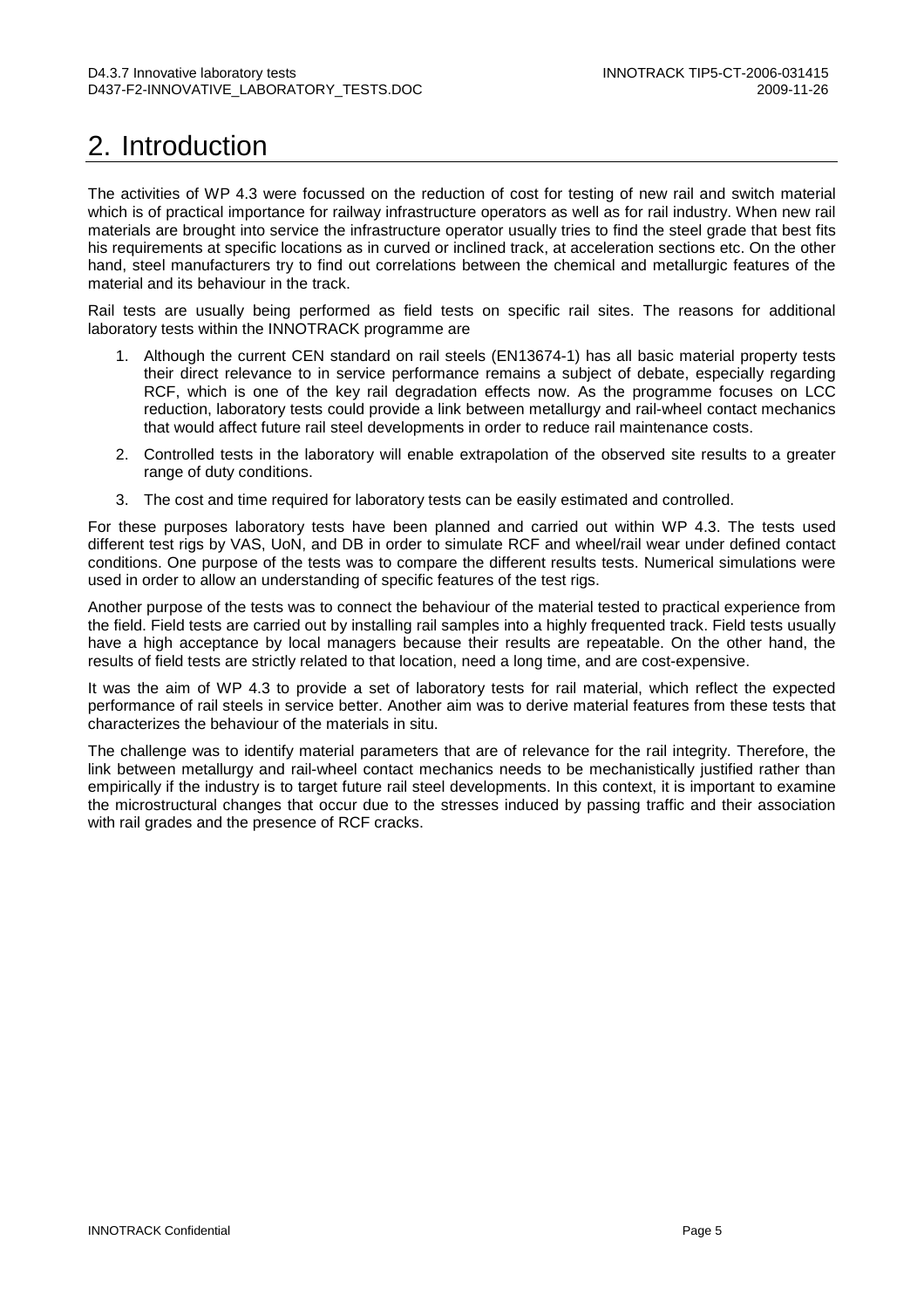# 3. Overview of laboratory test capabilities

## 3.1 The SUROS Twin Disk Machine (UoN)

The SUROS twin-disk machine has been designed to simulate a wheel in rolling/sliding contact with a rail (Figure 3.1-1). The disk specimens are cut from rail and wheel sections. Usual dimensions are 47mm diameter and 10mm track (running) width. These dimensions make it possible to machine specimens from real rail and wheel sections (Figure 3.1-2).

The rail disk is driven at a fixed speed by the lathe, and the wheel disk is driven by an A/C motor; the speed of the wheel disk, and thus the relative (longitudinal) slip, can therefore by controlled precisely. During testing, an eddy-current probe is used to check for cracks.

Water or other lubricants can be applied during testing. The tests reported here were done under dry and alternating dry/wet conditions.



**Figure 3.1-1: Schematic of SUROS twin-disk machine.**



**Figure 3.1-2: Disk specimens for twin disk tests at SUROS test machine.** 

## 3.2 The VAS Test Rig

The VAS test rig is a linear test stand, which consists of a 1.5m piece of test rail being attached to a carriage, which moves hydraulically underneath a common locomotive or freight wheel.

The test rig can simulate uni-directional or bi-directional traffic conditions. Here, only uni-directional running was simulated. For uni-directional running, the wheel is lifted up while the rail carriage is returning at the end of a pass, and then gently set down on the rail to start another rolling cycle.

The speed of the test rig is limited to 1m/s, allowing a maximum of 33,000 wheel passes in a 24-hour period. Forces are measured within the hydraulic cylinders. Rail and wheel positions are recorded in all three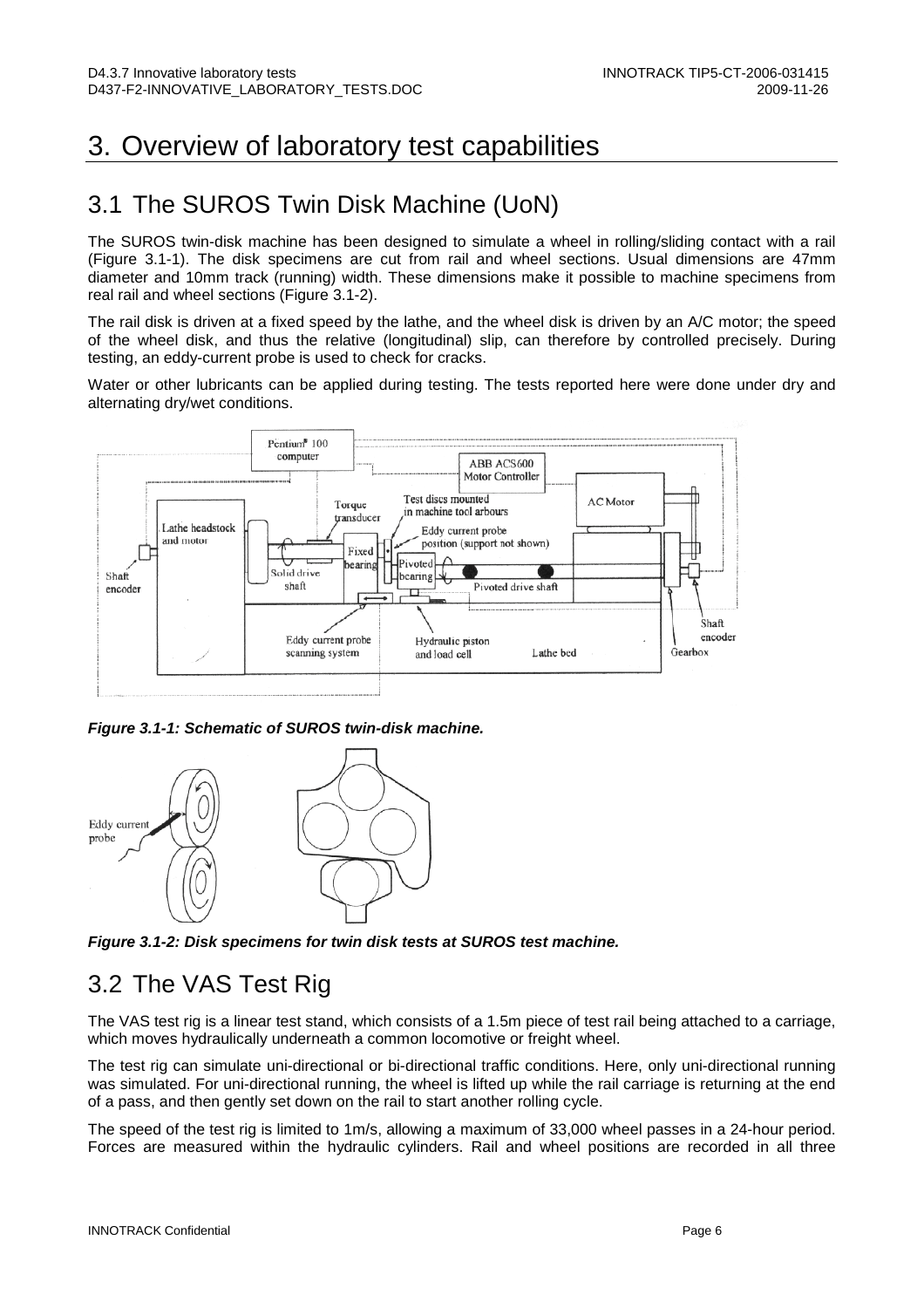dimensions with displacement sensors. Room temperature and air humidity are recorded during each test. All measured data is stored in a database for post processing and test evaluation.

The following loads can be applied to the wheel-rail contact (Figure 3.2-1)

- Vertical (N): up to 1.000 kN
- Lateral (Q): up to 100 kN
- Longitudinal (braking or accelerating) (T): up to 35 kN



**Figure 3.2-1: Loading conditions - forces** 



**Figure 3.2-2: Contact situations on VAS test rig** 

The angle of attack between wheel and rail can be set either to 0, 0.25 or to 0.5 degrees allowing different curve radii to be simulated. Rail cant is adjustable with a ribbed base plate or wedge to alter wheel-rail contact conditions.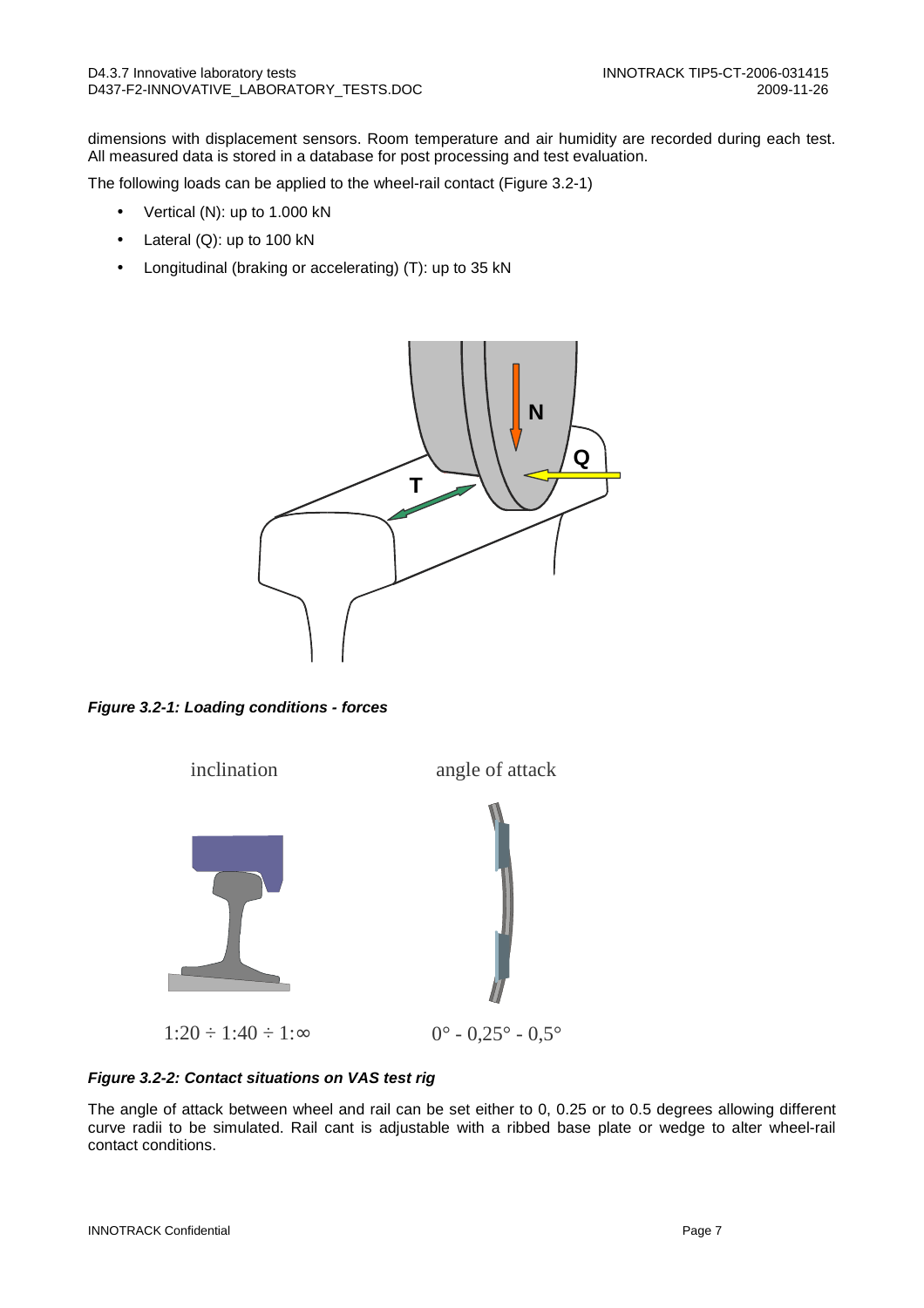After preliminary tests with alternating wet/dry contact conditions had not delivered results of necessary stability, the subsequent tests were done under dry conditions.

## 3.3 Test Rig C (DB)

The test rig C of DB consists of a wheelset on the size of the original, which is driven on a pair of rail rollers with a diameter of 2100 mm. The test rig is able to apply the following loads:

- Vertical (N): up to 300 kN
- Lateral (Q): up to 100 kN
- Longitudinal (braking or accelerating) (T): none

The test rig runs at a maximum speed of about 160 km/h (100 mph). Thus, a number of about 25.000 wheel passes can be applied per hour, which would allow time-lapse tests with a time reduction of 150:1.

For the tests planned within WP 4.3 one of the roller rims was exceptionally prepared with a construction specifically designed for this purpose. It was equipped with a pair of bended railheads. The railheads were taken from a regular rail of R260 steel grade. The rail pieces were mounted closely and were fixed by collets to the inner part of the roller. The gap between them was less than 1 mm.

The test situation is shown in Figure 3.3-1.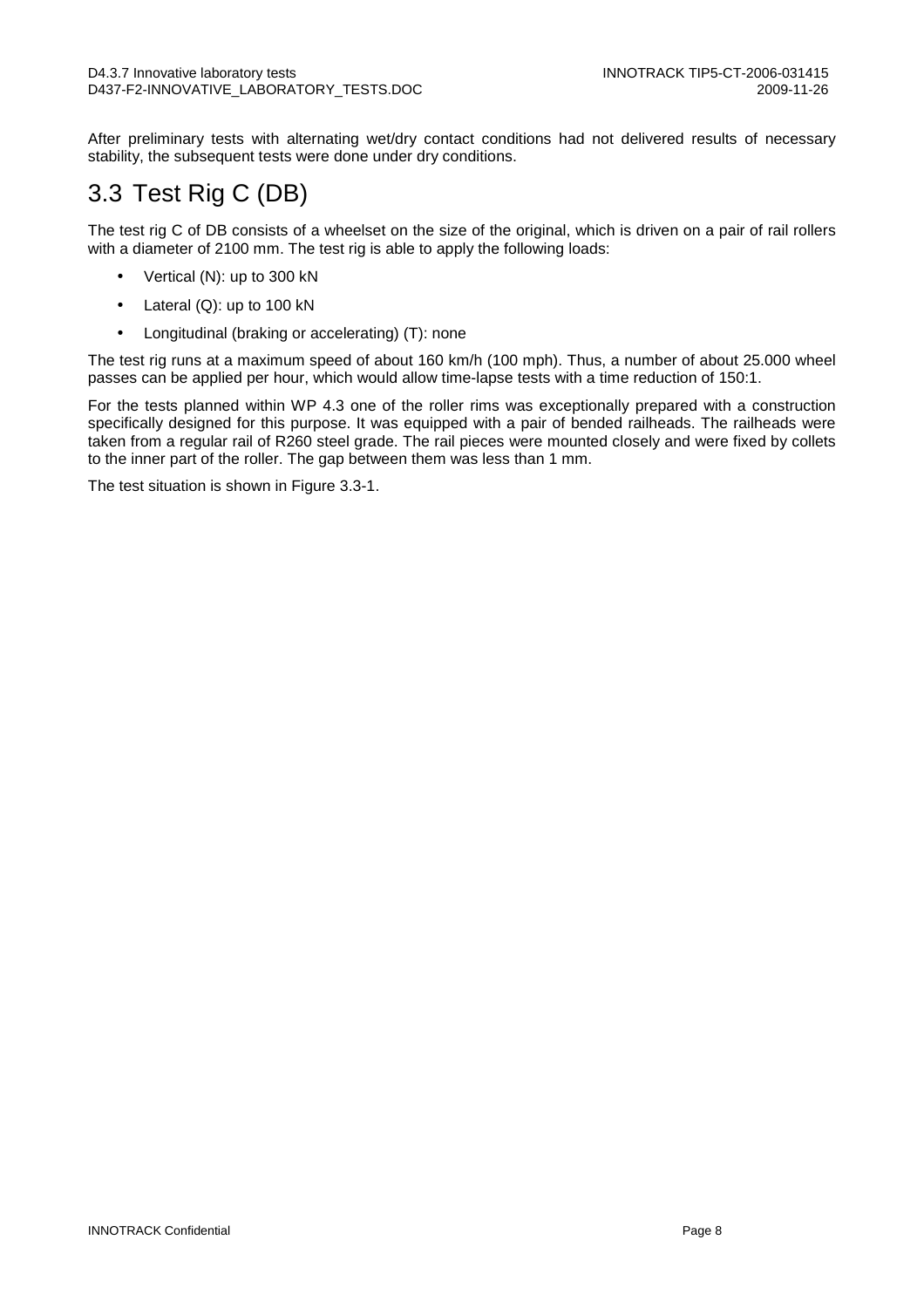

**Figure 3.3-1: Test conditions at DB test rig C.** 

The wheel and rail got new profiles before testing. The inclination between the profiles was applied by inclining the wheelset about 1:40. Thus, only one side of the wheel came into contact. The vertical load was applied with magnitudes according to operational axle loads. An angle of attack was applied by turning the wheelset about the vertical axis against the gauge corner in the rolling direction.

A water spray driven by compressed air was applied permanently to the contact point.

Finally, the test situation described failed on test rig C when the collets fractured after a large number of load cycles. Therefore, DB provided related results from another, similar wheel/rail test rig, test rig A.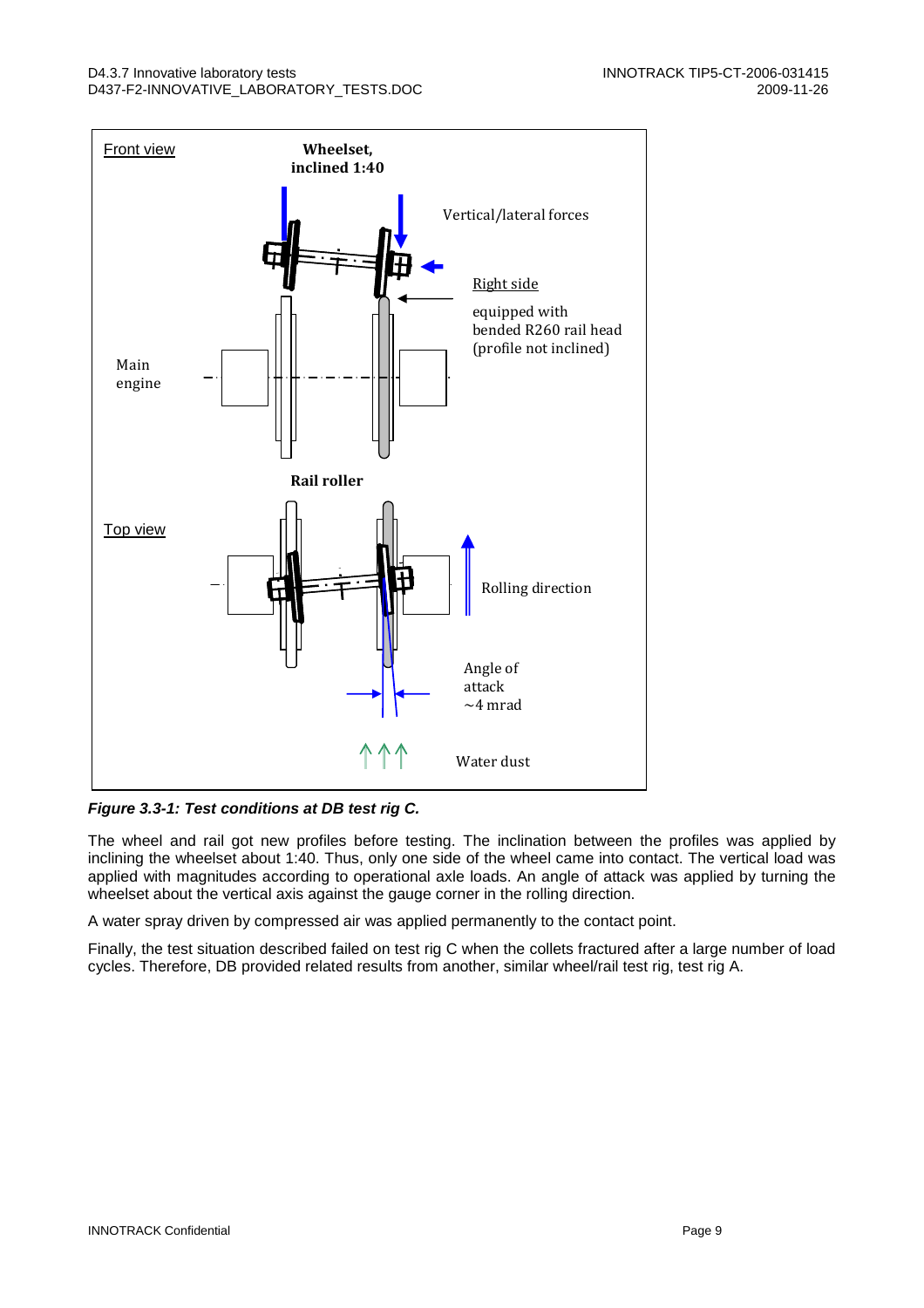# 4. Test planning and test performing

### 4.1 Testing matrix

A testing matrix was established in order to define comparable conditions for the laboratory tests at the different rigs. For details, see [1]

The conditions refer to the operational conditions of typical passenger cars moving through a curved track. The project partners intended to define conditions that usually lead to RCF and wear at the railhead. They clarified that the experimental investigations and modelling are targeted in the area most useful for a technical stable railway operation. Therefore, it was not expected to use extreme conditions such as high speed or heavy load traffic

The contact conditions of the testing matrix at the full-scale test rigs relate to a high-speed car moving through a curve of 800 m radius or a straight track. The twin disk test rig used an equivalent normal pressure. It is the only rig, which can apply a pre-defined longitudinal slip.

|                               | 1. SUROS<br><u>Twin disk</u>   | 2. VAS RSP                     | 3. DB Rig C (A)               |
|-------------------------------|--------------------------------|--------------------------------|-------------------------------|
| A: Fixed conditions           |                                |                                |                               |
| Rail profile/inclination      | N/A                            | 60 E2 / 1:40                   | 60 E2 / 1:40                  |
| <b>Wheel Profile</b>          | N/A                            | S1002                          | S1002                         |
| Wheel steel grade             | R7                             | R7                             | R7                            |
| Longitudinal Slip             | Controllable,<br>1%            | Limited                        | none                          |
| Lubrication                   | Water/Dry                      | Water/Dry                      | Water                         |
| Lateral load                  | None                           | 40 kN or lower                 | low $(<10$ kN)                |
| <b>B: Variable conditions</b> |                                |                                |                               |
| Vertical load                 | Equivalent contact<br>pressure | 200 kN and 150 kN<br>per wheel | 80 kN per wheel               |
| Angle of attack               | $0^{\circ}$                    | $0^\circ$ , $0.25^\circ$       | $0^{\circ}$ , 0.25 $^{\circ}$ |
| Rail steel grade              | 260, 350 HT, 400HB             | R260 (R350 HT, 400HB)          | R260, R350 HT (400 HB)        |

#### **Table 1: Testing matrix**

## 4.2 Execution of tests

The tests were performed in order to

- to demonstrate the applicability of the test conditions to the test rigs,
- to achieve first results of material tests
- to provide input data for numerical calculations.

The table below gives an overview on the tests done within WP4.3 after preliminary tests showed the applicability of the testing matrix. For the preliminary tests, see [3].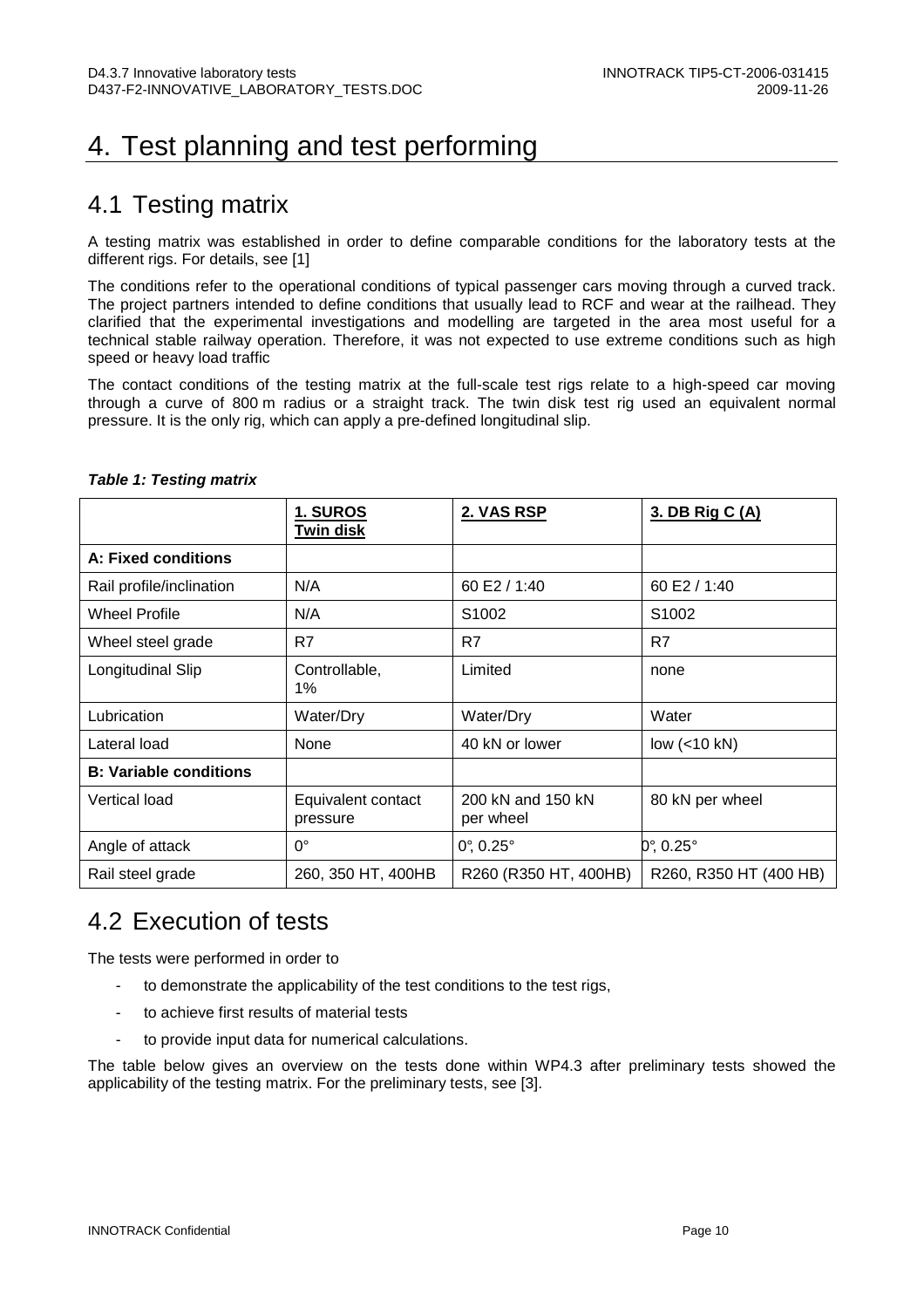**Table 2: Overview on WP 4.3 tests** 

| Name of test                                                                                                    | perfor<br>mer/<br><b>Test rig</b> | material<br>pairing                       | Forces/<br><b>Pressure/slip</b>                            | test conditions<br><b>Cycles dry/wet</b>                       | results                                                  |
|-----------------------------------------------------------------------------------------------------------------|-----------------------------------|-------------------------------------------|------------------------------------------------------------|----------------------------------------------------------------|----------------------------------------------------------|
| INNOT-07/08 a/08 b UoN/<br>/-09/-17/-22                                                                         | <b>SUROS</b>                      | CORUS 260 1500 MPa,<br>vs. R7&R8T 1% slip |                                                            | 5k dry/10k dry/10k wet/<br>15k dry/20k wet<br>15k dry, vs. R8T | see [7]                                                  |
| INNOT-13/-14/-41<br>/-51/-16/-23                                                                                | UoN/                              | CORUS 350 1500 MPa,<br>SUROS vs. R7&R8T   | 1% slip                                                    | see above                                                      | see [7]                                                  |
| INNOT-01/02a/02 b<br>$/ -03/ -18/ -24$                                                                          | UoN/                              | CORUS 400 1500 MPa,<br>SUROS vs. R7&R8T   | 1% slip                                                    | see above                                                      | see [7]                                                  |
| INNOT-04/-05a/05b<br>/-06/-21/-25                                                                               | UoN/                              | VA 350<br>SUROS vs. R7&R8T                | 1500 MPa,<br>1% slip                                       | see above                                                      | see [7]                                                  |
| INNOT-10/12a/12b<br>/-11/-19/-26                                                                                | UoN/                              | <b>VA 400</b><br>SUROS vs. R7&R8T         | 1500 MPa,<br>1% slip                                       | see above                                                      | see [7]                                                  |
| 260-20-wet #1                                                                                                   | VAS/<br>Test rig                  |                                           | R260 vs. R7 20t vert. / 4t<br>lat. / free slip             | 100K passes wet, water<br>supply temporarily<br>interrupted    | Wear RCF/HC after 10<br>- 50 k passes; see<br>D4.3.3 [3] |
| 260-20-wet #2                                                                                                   | VAS/<br>Test rig                  |                                           | R260 vs. R7 20t vert. / 4t<br>lat. / free slip             | 100k passes wet,<br>continuous water supply                    | Wear No HC; see<br>D4.3.3 [3]                            |
| R260-20 wet #3-#6<br>R260-15 wet #1<br>Wassertest<br>R260-0 wet #1                                              | VAS/<br>Test rig                  | R260 vs. R7 preliminary                   | tests regarding<br>water supply<br>and rail<br>inclination |                                                                | not evaluated                                            |
| 400UHC dry #1-#2<br>R260 dry#1<br>R350HT dry#1<br>MHH dry#1<br>R260 Vergleich 1-<br>20R260 dry#2<br>R260 dry N1 | VAS/<br>Test rig                  | R <sub>260</sub> vs. R <sub>7</sub>       | consistency<br>tests, tests<br>discarded                   |                                                                | not evaluated                                            |
| R260 60E2 dry                                                                                                   | VAS/<br>Test rig                  |                                           | R260 vs. R7 20t vert. / 4t<br>lat. / free slip             | 125K passes, dry                                               | see [8]                                                  |
| R350HT 60E2 dry                                                                                                 | VAS/<br>Test rig                  | R350HT vs.<br>R7                          | 20t vert. / 4t<br>lat. / free slip                         | 125K passes, dry                                               | see [8]                                                  |
| 400BHN 60E1 dry                                                                                                 | VAS/<br>Test rig                  | R460BHN<br>vs. R7                         | 20t vert. / 4t<br>lat. / free slip                         | 125K passes, dry                                               | see [8]                                                  |
| DB C01                                                                                                          | DB/test<br>rig C                  | R260 vs. R7                               | 8t vert. $/$ ~1t<br>lat. / free slip                       | 1,200K cycles wet<br>(continuous)                              | Wear No HC, see<br>D4.3.3 [3]                            |
| <b>DB A01</b>                                                                                                   | DB/test<br>rig A                  |                                           | R260 vs. R7 7t vert. / ~0,5t<br>lat. / free slip           | 680K cycles mixed (1/3<br>wet, 2/3 dry)                        | Wear RCF/HC at test<br>end, see D4.3.3 [3]               |

Not all test results could be finally evaluated. The main reason was that the conditions sometimes became instable, especially for the full-scale tests. Therefore, some tests had to be repeated or substituted. The reasons for the instability where:

- instable friction coefficients, i.e. a non-varying friction level could not always be ensured under laboratory conditions
- malfunction of force measurement
- mechanical malfunction, i.e. breaking of samples and clamps after very high numbers of load cycles.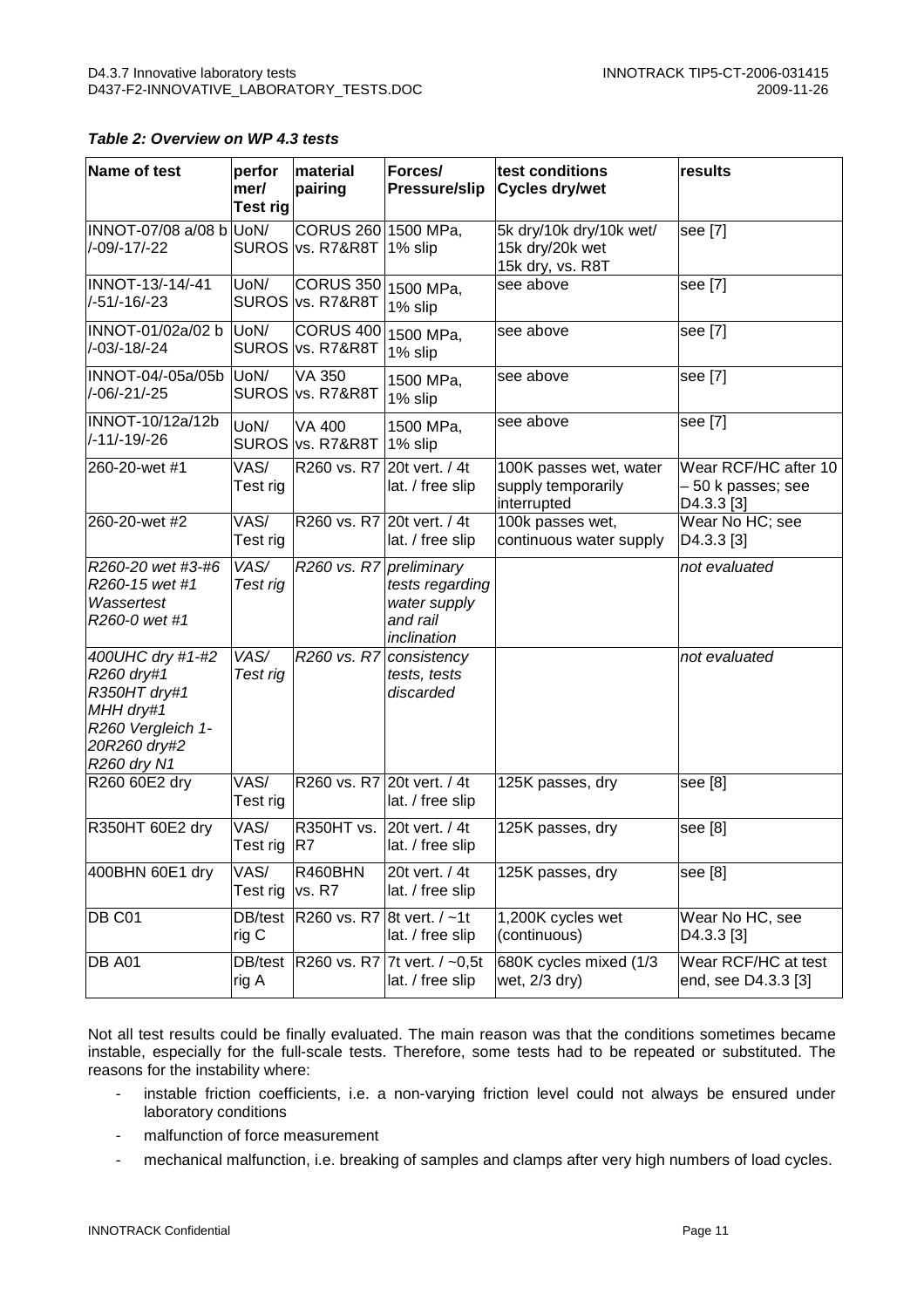## 4.3 Test results

### 4.3.1 Twin disk tests

The results obtained by UoN at the SUROS test rig are reported in a separate document [7] available at the INNOTRACK KMS. Five different rail materials

- CORUS 260
- **CORUS 350**
- CORUS 400
- VA 350 (voestalpine)
- VA 400 (voestalpine)

were tested versus wheels of R7 and R8T steel grade provided by VAS. The tests were performed under dry and wet conditions.



Figure 4.3-1 shows material loss over a total of 5 k and 15k load cycles under dry conditions.

**Figure 4.3-1: Twin disk tests, mass loss per cycle, dry conditions** 

It appears from the figure that

- (1) the wear rates of the rail material decrease when the steel hardness increases from about 260 to about 400 N/mm²,
- (2) the wear rate is nearly independent of the total number of cycles under dry conditions, and thus the results are rather stable – with the one exception of Corus 260 where an unexpected high the wear rate occurs,
- (3) the mass loss depends on the wheel steel grade too. Here, the harder wheel steel (R8T) causes a slightly lower wear of the rails.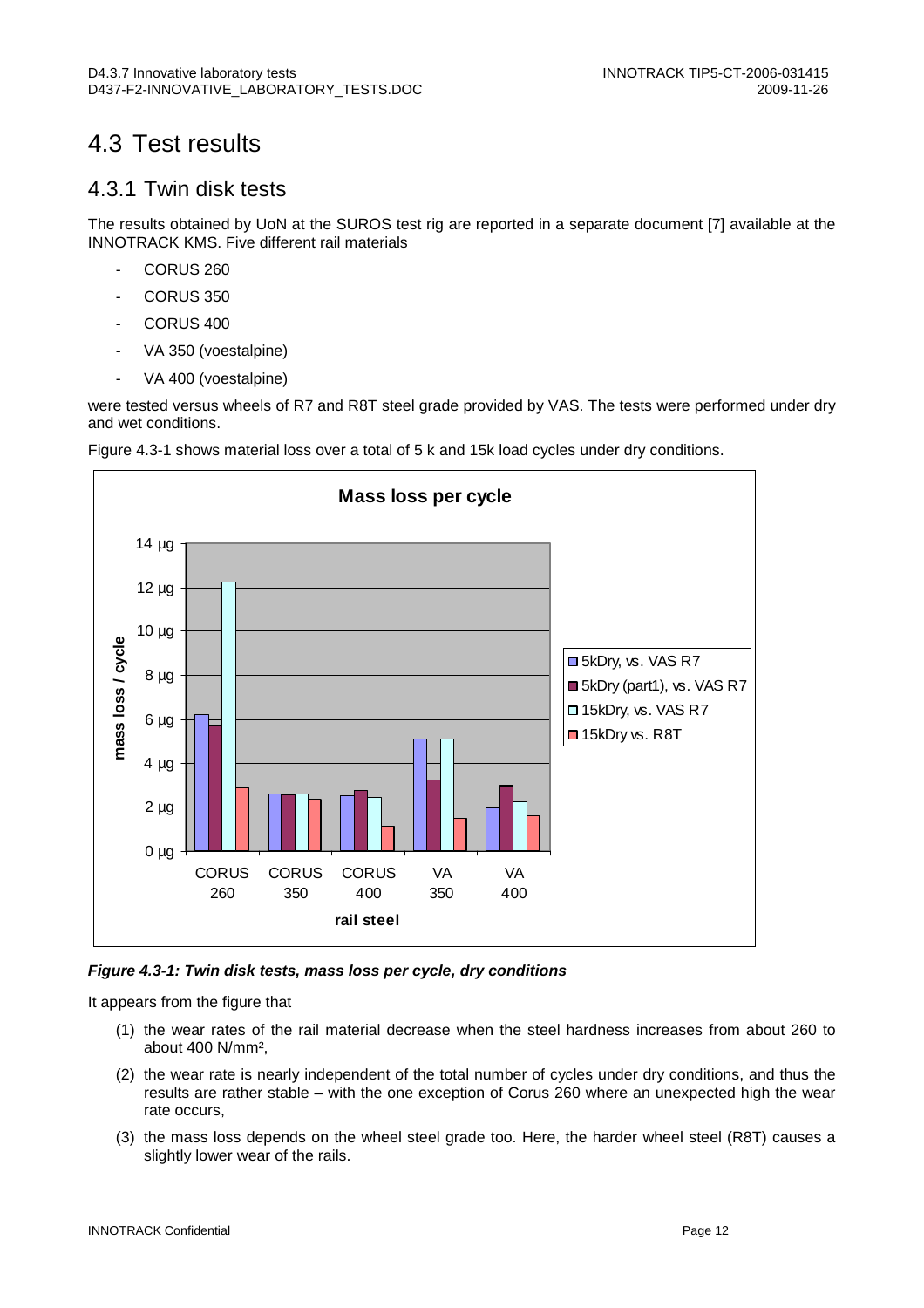As mentioned above, some tests were made to establish test configurations with realistic friction coefficients, i.e. with application of water. Here, the SUROS tests used two configurations for all rail steel grades:

- One test was the continuation of the dry 5k Dry cycles test (part 1) with subsequent 5k Wet cycles (part 2). I.e. the weight of the specimen was only established after 5k cycles and then the test continued with application of water.
- The second was a test under fully wet conditions during 20k cycles

The results are shown in

Figure 4.3-2.



**Figure 4.3-2: Twin disk tests, mass loss per cycle, wet conditions** 

#### It appears from

Figure 4.3-2 that

- (4) The 20k cycle's tests with permanent application of water shows lower wear rates than the dry tests for all rail steel grades tested. This was expected because the friction coefficient is decreased.
- (5) On the other hand, the wet tests following preceding dry wear show irregular tendencies: For the CORUS 260 grade, the wear rate is extremely high. In addition to that, the other rail steel grades do not show regular tendencies of the wear rates neither in comparison to the dry conditions nor with respect to the hardness of the rail steel.

The metallurgical analysis of the worn specimen has shown that the reason for this deviation from expectations is a more or less intense spalling at the rim of the specimen. It could be established that the wet/dry conditions produce 2-4 times more cracks per mm than the dry tests. In addition, the material depth damaged by the cracks is increased by a similar factor of 2-4. For more details, see [7].

Conclusion: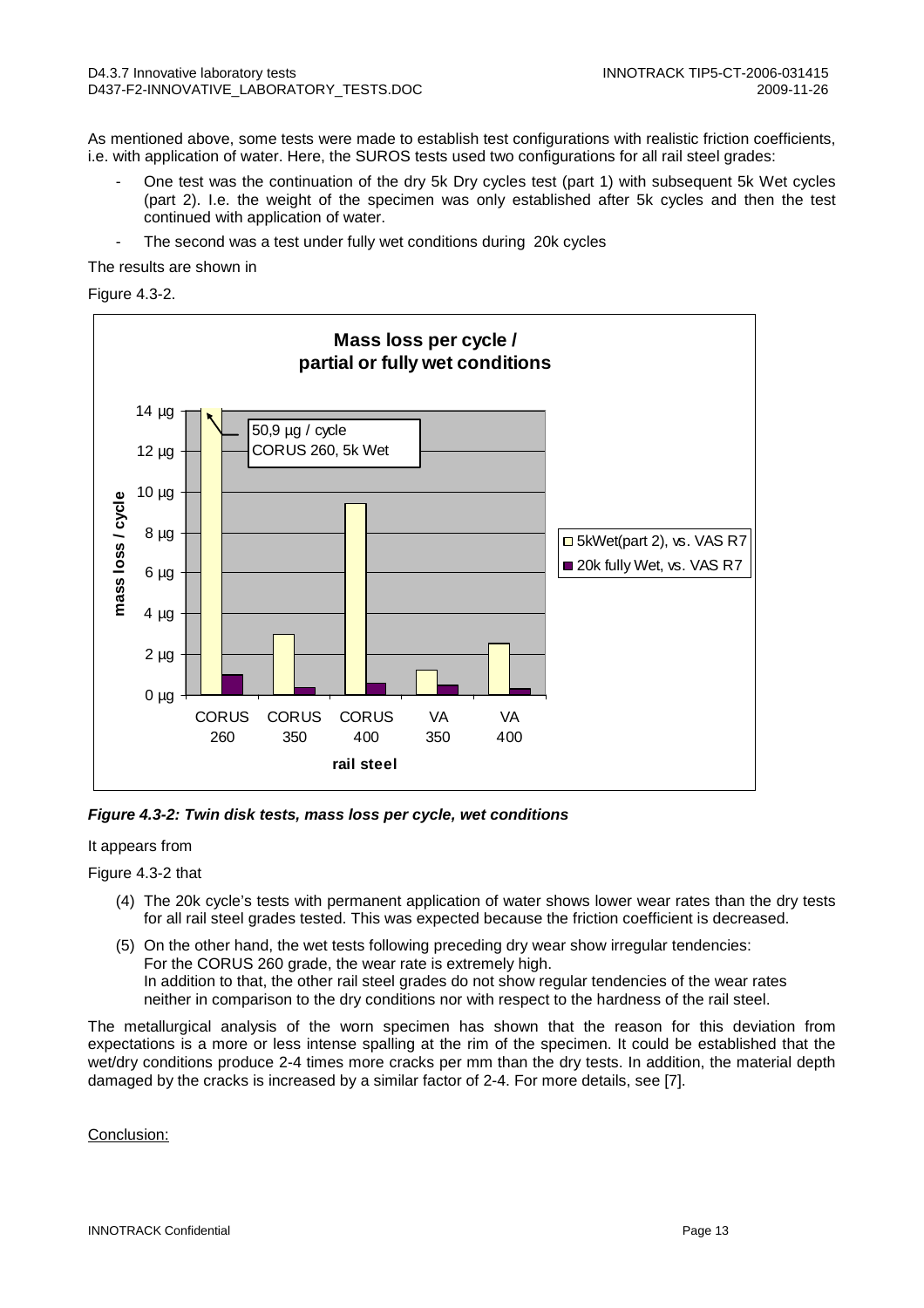The tests demonstrate the ability of twin disk tests to evaluate wear and RCF of different rail steels. Trends such as the decrease of wear and RCF with increasing strength could be established, see

Figure 4.3-2.

The twin disk tests represent a good way of testing materials under closely controlled conditions, however, when using the laboratory results to understand real field behaviour of rail steels two points should be kept in mind. First, the twin disk conditions represent extreme cases of wear under completely dry and clean high friction conditions, or of continuous wet running. In reality, rails are rarely completely clean, and even in rain, the first wheel of the leading bogie will displace most water from the rail, and later wheels will see less water at the rail-wheel contact. Secondly, the twin disk simulation cannot be used to study the effect of rail-wheel profiles, since these are not present in the test.

The extreme and rapidly repeated conditions in twin disk testing help to reveal differences between the materials, but in translating the results to the field it should be remembered that such severe conditions are rarely encountered repeatedly over long periods. Therefore, the twin disk data should be used for input to modelling rather than direct translation to field behaviour. When the performance for each individual railwheel contact is known, the models can be used to combine wear and cracking predictions to different contact conditions, and give a prediction of how the steels will perform when subject to a range of contact conditions. Real performance of the rail steels will be moderated by frequent changes in conditions, and factors such as less clean rails (giving lower friction, less wear) and less rapidly repeated wet contacts (less rapid crack growth).

### 4.3.2 Full-scale tests at the VAS test rig

Wear results: The profile wear was first determined by W1, W2, and W3, which are defined as the profile deviations in vertical, lateral, and diagonal direction, see

Figure 4.3-3. These standard wear measurements did not show usable results as plastic flow on the rail surface often resulted in "negative wear" at these measurement points. As an alternative, the worn "area loss" in the contact zone was calculated.

The results for W1 and for the area loss can be seen in

Figure 4.3-3. Both clearly show the improved wear resistance of the steels of higher grade.



**Figure 4.3-3: VAS tests: results of wear measurement**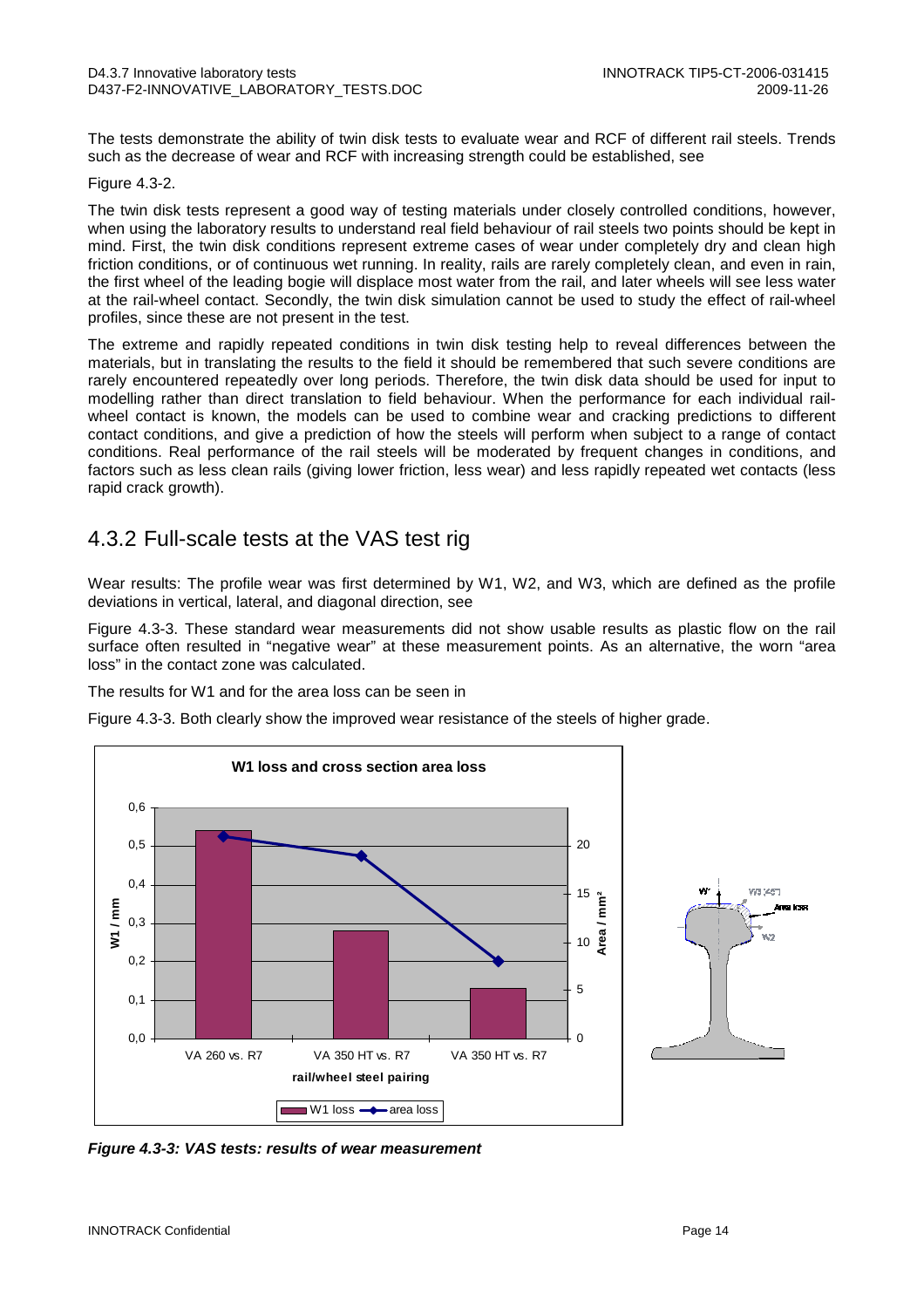RCF results: In two preliminary tests reported in D4.3.3 it had been established that tests with water lubrication resulted in no head check formation at the VAS rig. Only tests with almost no water application led to HC formation. So it was decided to run subsequent tests completely dry.

Under dry conditions, all three rail steels formed RCF cracks. With increasing rail grade the longitudinal distance between the cracks on the surface is reduced. The 400BHN grade showed the lowest crack depths of all three grades despite having also the lowest final wear. More details, including photographs and metallographic investigations may be found in [8].

#### Conclusion:

The voestalpine full-scale rail-wheel test rig was able to provide evidence that an increased wear resistance comes along with an increased RCF resistance of pearlitic rail steels.

A number of differences between real track conditions and the test rig were identified:

- Only one wheel: due to the lack of an axle connected with a second wheel no steering forces will act in the wheel-rail contact.
- Closed environment: no rain, moisture, residuals, sand etc. will contaminate the wheel-rail contact resulting in an assumed high friction coefficient of 0.6 for the whole test.
- Same rail underneath same wheel: As the same wheel always gets into contact with the same piece of rail, an unusual wear adaption of the two partners takes place resulting in wear rates and wear profiles that might not be seen in track.

Although differences to real track conditions exist, the test rig of voestalpine clearly shows the same trends as seen in track: heat-treated rail grades (R350HT, 400BHN grade) show an increased wear and RCF resistance as compared to standard, i.e. non-heat-treated rail grade R260.

Because of the INNOTRACK test results voestalpine started an upgrade program for the test rig in order to provide test conditions that are even more close to real contact conditions.

### 4.3.3 Full-scale tests at the DB rig

RCF results: The test 'DB C01' at a roller rig with continuous water application did only produce microscopic head checks after 20 MGT or 1.2m load cycles. The cracks could be identified by metallographic examination as reported in [6].

It was not possible to repeat the tests at DB Rig C because parts of the rig as e.g. the fixing and the railhead failed under cyclic loading of the test.

By contrast, usual tests at DB's roller rig A (reported in [3] as DB A01) with intermittent application of water dust do generate HC at less than 10 MGT or 0.6m load cycles. The examination of these results was used instead of the tests failed.

#### Conclusion:

The attempt to establish a stable test procedure with exchangeable rail material on a roller rig has failed due to of excessive requirements on the fixing of the rail. Nevertheless steady contact conditions could be established during the tests. These could be evaluated, by contact simulations and material investigations.

### 4.4 Evaluation of the tests: metallographical examination, material degradation and EBSD

After the tests have been performed, the test results were evaluated. The WP4.3 group decided to adopt a methodology proposed by Corus to examine and compare samples from test rigs and from rail sites, see Appendix 1.

In addition, examinations for material degradation by use of the Electron Back Scatter Diffraction (EBSD) technique were performed by Corus. This technology has been described in [2]. It was used in order to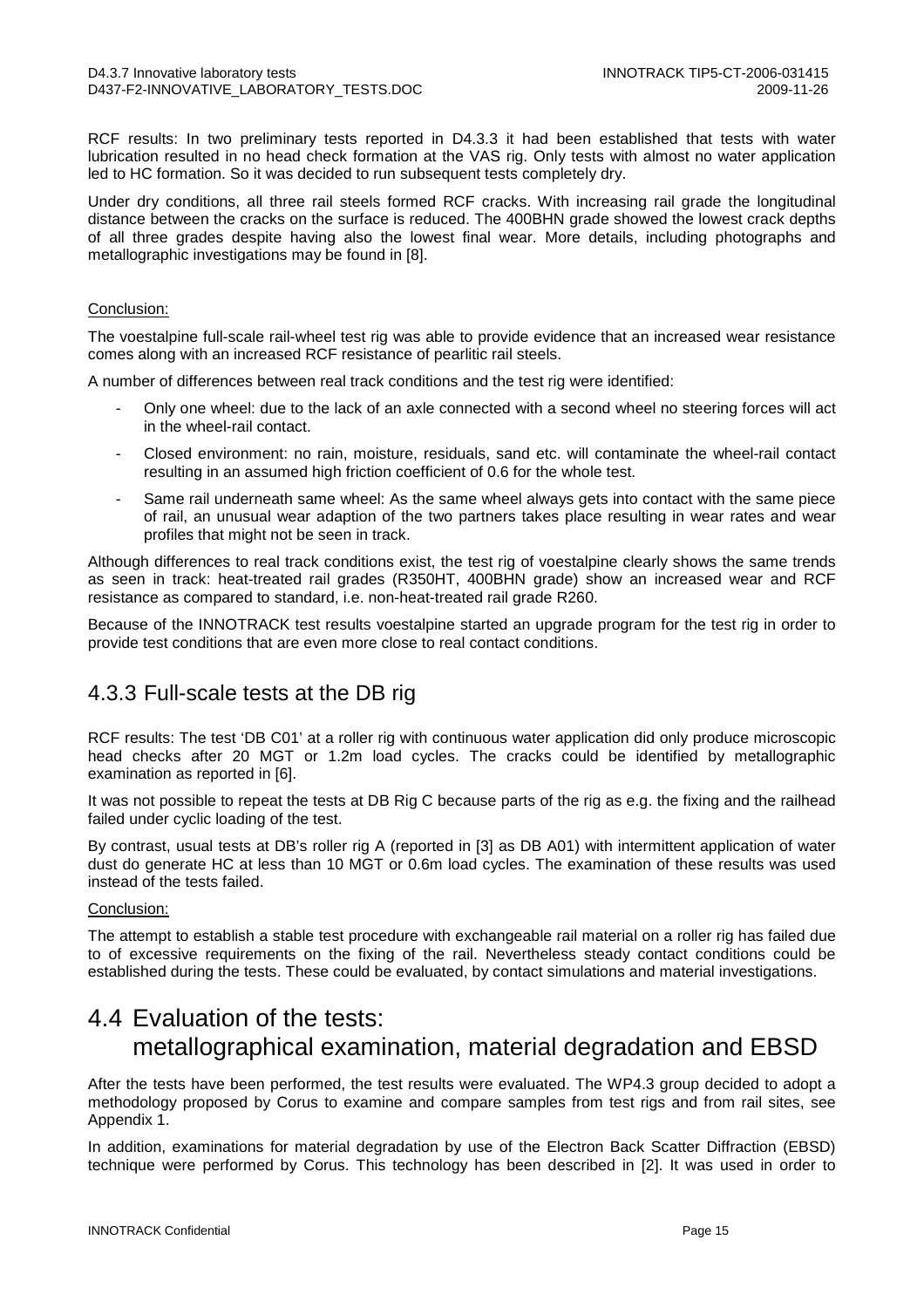extract material characteristics relevant to steel degradation. The task was to enable a mechanistic understanding of degradation and to extrapolate the observed results to a greater range of duty conditions.

For metallurgical demands it is important to emphasize that the link between metallurgy and rail-wheel contact mechanics needs to be mechanistic rather than empirical in order to target future rail steel developments. The characterization of wear and RCF for different rail grades provides comparative results for different rail grades and for different contact conditions.

The depth of damaged layer, characterized by material degradation, was determined for several samples from different network having different RCF status. Table 3 shows an overview for an assessment of microstructural damage of the samples taken from the track. It can be seen that the depth of damage strongly decreases with an increase of the steel grade – independent on the RCF status.

| <b>Steel</b> | Sample from    | Track form | RCF Status category of the samples |       |                 |       |        | οf<br>Max.<br>depth                   |
|--------------|----------------|------------|------------------------------------|-------|-----------------|-------|--------|---------------------------------------|
| grade        | <b>Network</b> |            | Free                               | Light | $Mo-$<br>derate | Heavy | Severe | "Damaged layer"                       |
| 220          | <b>NR</b>      | ballasted  | X                                  | X     | X               | X     | X      | >5mm                                  |
|              | <b>NR</b>      | ballasted  | X                                  |       |                 | X     |        | $2.53.5$ mm                           |
| 260          | Other UK       | Slabtrack  |                                    |       |                 | X     |        | (ballasted),                          |
|              | Other RoW      | ballasted  | X                                  |       |                 |       |        | <1mm in a desert<br>railway with high |
|              | <b>DB</b>      | ballasted  |                                    | X     | X               | X     | X      | abrasive wear                         |
| 350HT        | <b>NR</b>      | ballasted  |                                    | X     |                 |       | X      | 2-3 mm (ballasted)                    |
| 400HB+       | ProRail        | ballasted  |                                    |       |                 |       | X      | <1mm (ballasted)                      |

**Table 3: Depth of damaged layer at network samples** 

These findings were compared to findings of EBSD analysis from three test rig samples (1 from the DB test rig and 2 from Corus twin disk tests) with the following results:

- The DB rig sample reveals lower depth of damage than observed in track.
- The twin disk samples show similar behaviour to track.

#### Conclusion:

The overall EBSD analysis appears to be a promising technique for assessing depth of damage and is able do discriminate between rail grades.

In some cases, EBSD analysis was able to distinguish between test rig samples and operational rails.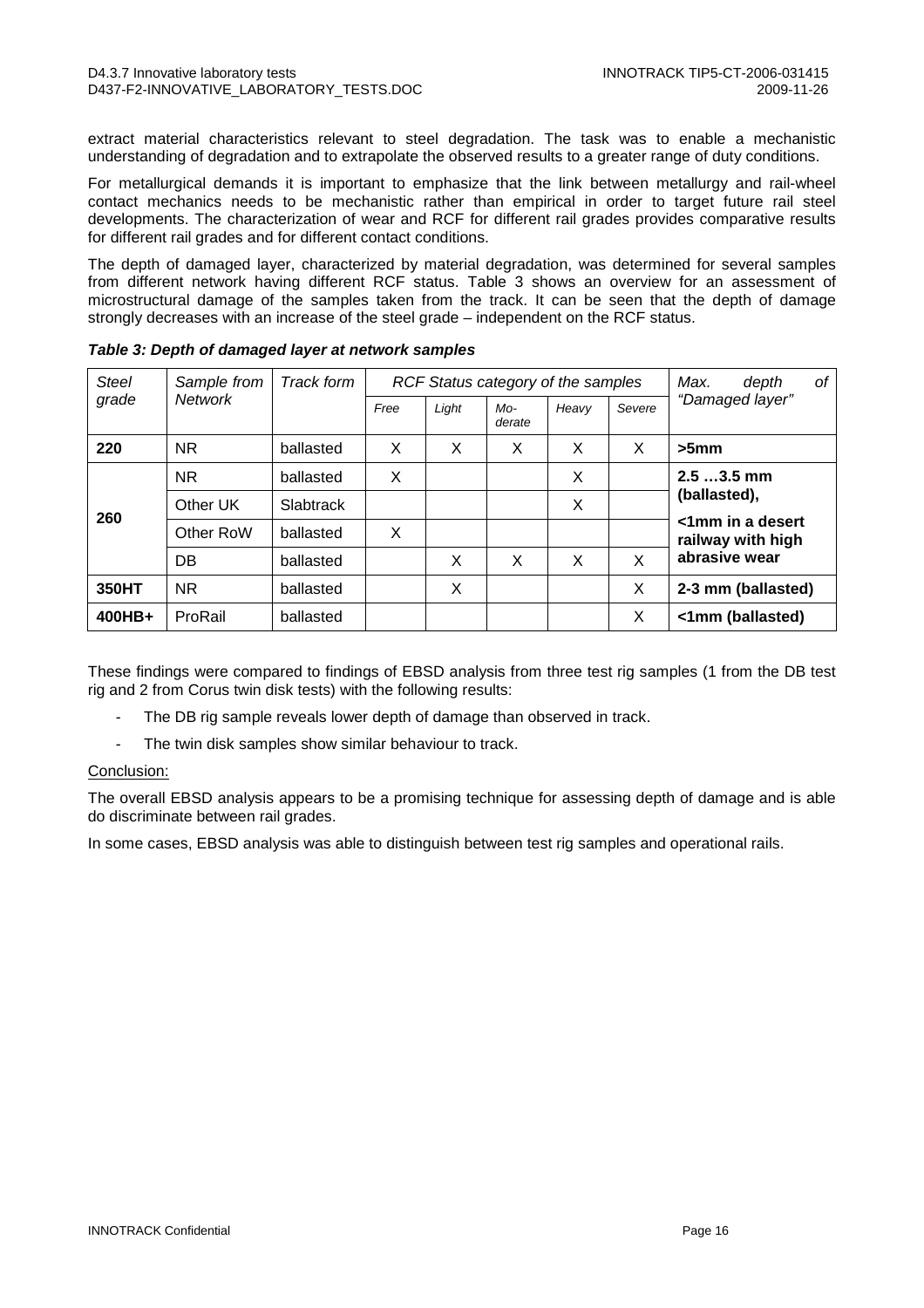# 5. Numerical simulations of the laboratory tests

It is not possible to reproduce field conditions in laboratory tests fully. This becomes obvious if it is considered that not even the field conditions at two locations along a stretch of track are identical. Thus, a representative measure is needed to translate the conditions in the laboratory to those in the field. A rough such measure is e.g., the total amount of applied loading to rolling contact fatigue (RCF) initiation. However, such a measure does not account for variables such as the contact geometry, which thus implicitly are considered identical between laboratory and field.

A more general approach would be to define an equivalent measure that can be related to the RCF life of the rail. The RCF resistance of the rail can then be estimated by comparing the evaluated magnitude of the equivalent measure for the laboratory set-up to the measured RCF life. Further, by evaluating the equivalent measure for field conditions the rail life at the studied location can be estimated from the rail's RCF resistance. In addition, the equivalent measure can be employed to compare different laboratory set-ups.

Naturally a similar approach can be (and is) adopted for quantities such as wear rates, noise emissions etc, but the current evaluation focuses on RCF.

The current discussion is based on work reported in WP4.3 deliverables D4.3.4 [4] and D4.3.5 [5]. The focus on the discussion is to highlight possibilities and difficulties with the outlined approaches.

## 5.1 Comparison of contact conditions

Any equivalent measure for RCF prediction needs to account for the wheel–rail contact conditions. This includes the location of the contact, the contact patch size, and the distribution and magnitude of the normal contact stresses as will be discussed in this section. It also includes the distribution and magnitude of the tangential contact stresses, which is also discussed in the next section.

In [4] a methodology for simulation of wheel-rail rolling contact and its application to laboratory tests is presented, followed by a methodology for wear calculation.

Data were taken from the laboratory tests of the three rigs with their different configuration and complexity. The measured profiles and the corresponding loading were used as inputs for simulations. The outputs were checked against measurements and observations during the tests.

The results of the comparison of contact conditions are shown in Table 4.

|                                                   | <b>UON SUROS</b>                  | <b>VAS WET 1</b>                    | DB rig C                                                             |
|---------------------------------------------------|-----------------------------------|-------------------------------------|----------------------------------------------------------------------|
| Max. shear stress                                 | 0.675 GPa<br>$(\mu = 0.45)$       | $0.59 - 1.0$ GPa<br>$(\mu = 0.45)$  | $0.75 - 0.83$ GPa ( $\mu$ = 0.2)<br>$0.41 - 0.47$ GPa ( $\mu$ = 0.1) |
| Location of max<br>shear stress                   | Across the cylindrical<br>surface | $3 - 11$ mm from inner<br>rail side | Broad area,<br>$10 - 36$ mm from inner rail side                     |
| Kind of contact                                   | line<br>contact                   | 1- or 2-point                       | 1-, 2-point or multiple contact                                      |
| rail inclination,<br>designed                     |                                   | 1:40                                | 1:40                                                                 |
| rail inclination,<br>ascertained by<br>simulation |                                   | 1:172                               | ~1:100                                                               |

| Table 4: Maximum shear stresses, locations, and rail inclinations calculated |  |  |  |  |
|------------------------------------------------------------------------------|--|--|--|--|
|------------------------------------------------------------------------------|--|--|--|--|

The results can be interpreted as follows

1. The coefficient of friction  $\mu$  could only be measured at the SUROS machine giving a range of 0.4 – 0.45 for the first 5,000 dry cycles. An estimate of  $\mu$  = 0.45 was made for the VAS WET 1 test in accordance to the SUROS test and a range of  $\mu = 0.1$  ... 0.2 for the DB test due to its constant water application.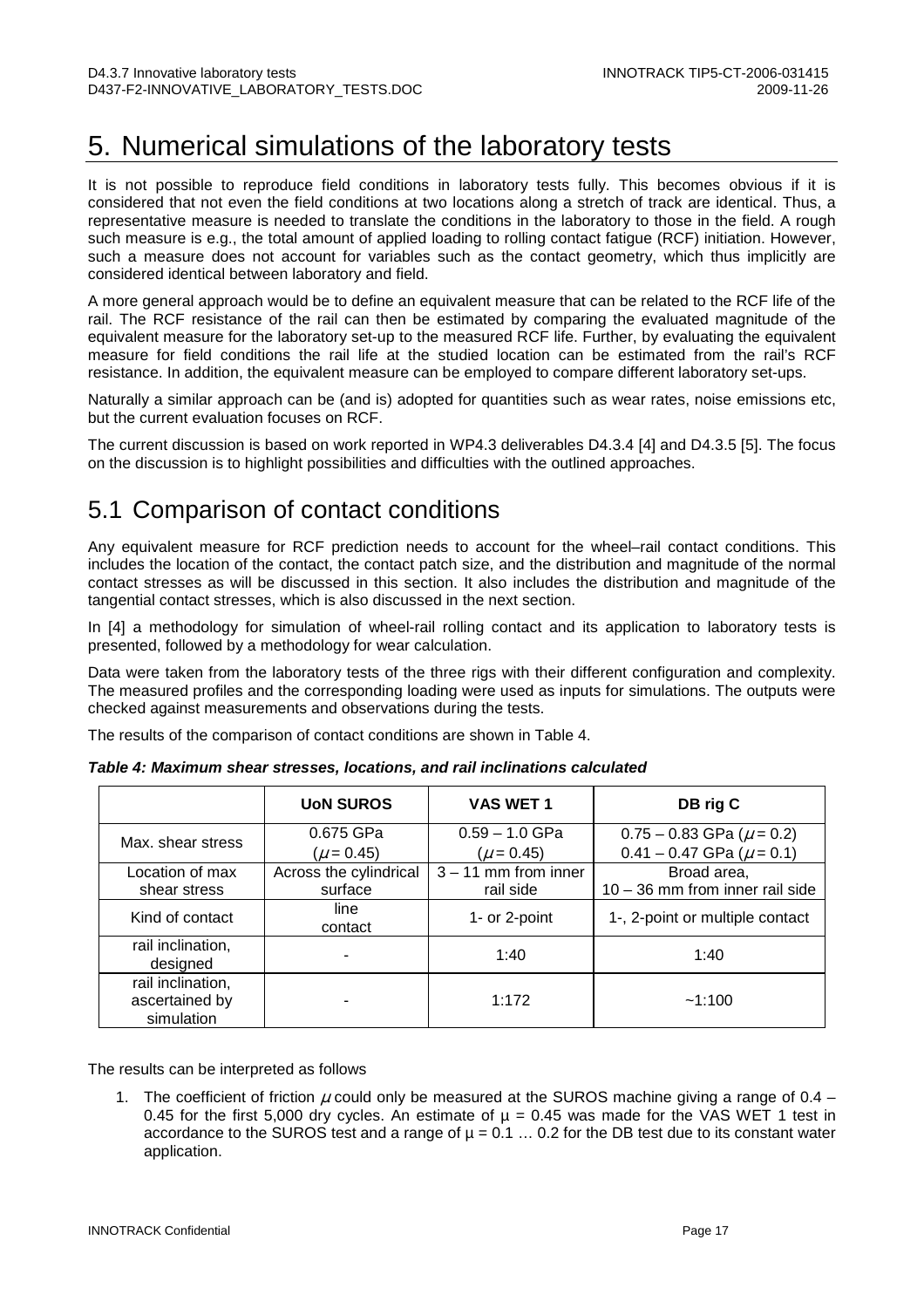As appears from the table that the maximal shear stress is of the same order between 0.59 and 1.0 GPa for all test configurations with the exception of DB rig C and  $\mu$ =0.1.

- 2. The location of the maximum shear stress for the VAS rig HC is 3 11 mm from rail inner side, which is in good agreement with the actual measured HC location of  $2 - 8$  mm from the inner side of the test rail. This part of the rail was first worn into conformal contact before HC initiate.
- 3. For the DB rig C test, the contact is mainly on top of the rail and part of the gauge shoulder, the predicted location of the maximal stress is between  $10 - 36$  mm from the inner rail side, in agreement with the location of embryonic cracks. The difference in the locations of maximal stress and cracks of the VAS and DB tests reflects the difference in the test conditions. Observations indicate that RCF initiation location varies under operation conditions.
- 4. The effective rail inclination of the full-scale rigs differed from the design configuration. This was found to be due to deformation in the load chain of the rig. It should be noted and considered e.g. in multi-body-simulations that the same deformation occurs in real life when rails, axles and wheels are bending under the load of the vehicle.

The above discussion may indicate that though the complexity of the rigs differs, the stress and the damage the materials experienced may be comparable under certain load and friction conditions. The extent of their comparability was further investigated by subsequent wear, metallurgical, micro-structural and fatigue analyses.

Though there was deformation in the load chain at the VAS rig, the rail profile measurements is consistent and smooth within measurement error tolerance. This indicates that the contact conditions were stable.

## 5.2 RCF predictions from test rigs

The prediction of RCF life sets out from the results in [4] (discussed in section 5.1 above). Two main approaches were adopted:

- 1. An "engineering" approach where RCF life was predicted directly from evaluated contact stresses
- 2. A finite element based approach

### 5.2.1 RCF predictions based on "engineering" models

Here "engineering" models denote models that relate the RCF life to interfacial wheel–rail contact stresses. Other approaches also include parameters such as wheel–rail slip; however, these could not be employed in this study due to reasons that will be discussed below.

In the current study two equivalent measures have been adopted

- 1. The maximum interfacial shear stress,  $\tau_{\text{max}}$ .
- 2. A RCF index based on the shakedown map, see [9] and [10]. The index can be expressed as

$$
FI_{\text{surf}} = f - \frac{k}{p_0} > 0\tag{1}
$$

where  $f$  is the traction coefficient,  $k$  the yield limit in shear of the rail material (in the current study adopted as  $k = 300$  MPa), and  $p_0$  the maximum contact pressure according to hertzian theory. RCF is predicted for  $F_{\text{surf}}$ > 0. Details and discussions on numerical complications are given in [4].

A key issue for both of these criteria is the magnitude of the interfacial shear. An important concept here is "full slip", which means that the (local) interfacial friction stress  $\tau$  is proportional to the contact pressure  $p$ , i.e.  $\tau = \mu \cdot p$  where  $\mu$  is the maximum coefficient of friction. The peak interfacial friction stress will under full slip conditions have a magnitude of  $\tau_{\max} = \mu \cdot p_0$  and the traction coefficient will equal the maximum coefficient of friction, i.e.  $f = \mu$ .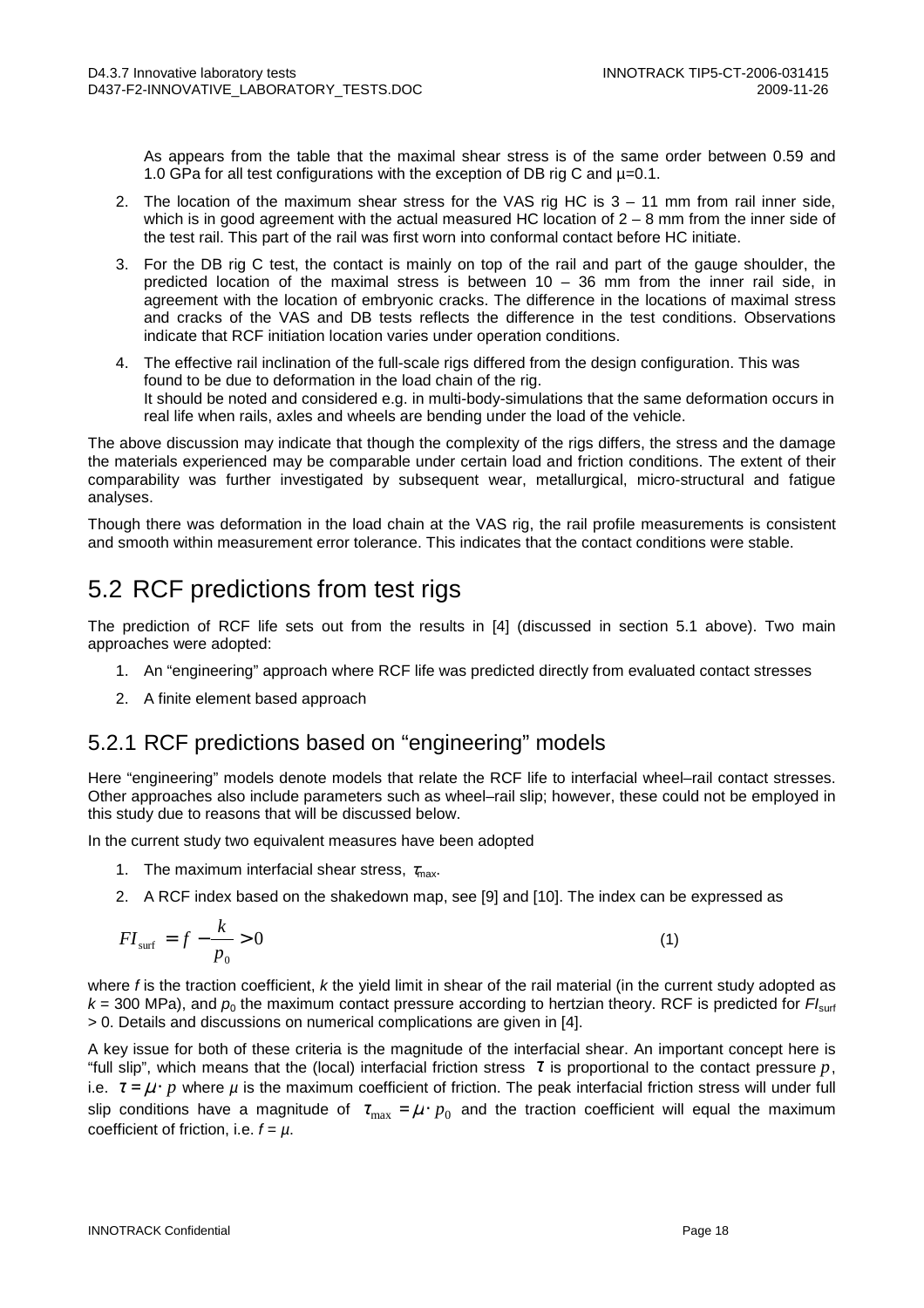In the analysis,  $\tau_{\text{max}}$  was evaluated under the presumption of full slip for the twin disk configuration and by using non-Hertzian contact mechanics analysis for the DB and VAS test rigs. Note that these contact mechanics simulations do not account for the rolling motion between wheel and rail.

Further, in the analysis the traction coefficient f has been evaluated under the presumption of full slip. The validity of this presumption will be discussed below.

#### Evaluation of predictive capabilities of the criteria

The current study considers three tests featuring similar materials. The test conditions cover a wide span of operational conditions.

In order to evaluate the predictive capabilities of the criteria it is noted that for steel there is a (more or less) linear relationship between the logarithm of the applied stress amplitude versus the logarithm of the total number of cycles to failure N. This relationship is referred to as the Wöhler or S–N-curve.

If the loading is more complex (as is the case here), the common approach (which is adopted here) is to compensate by introducing an equivalent measure. The suitability of the equivalent measure can then be judged by whether a more or less linear relationship exists between the logarithm of the fatigue life and the logarithm of the equivalent measure.

Predicted magnitudes of equivalent measures  $F_{\text{surf}}$  and  $\tau_{\text{max}}$  are summarized in Table 5.

| <b>RCF</b> criterion             | Twin-disk, dry                                                    | Twin-disk, lubricated                                                 | <b>VAS</b>                                                    | DB                                                                                                                         |
|----------------------------------|-------------------------------------------------------------------|-----------------------------------------------------------------------|---------------------------------------------------------------|----------------------------------------------------------------------------------------------------------------------------|
| $Flsurf$ ( $k = 300$ MPa)        | $0.2$ to $0.25$                                                   | $-0.05$ to 0                                                          | 0.09 to 0.14                                                  | $0.03$ to $0.08$                                                                                                           |
| $\tau_{\text{max}}$              | 600 to 675 MPa                                                    | 225 to 300 MPa                                                        | 590 MPa                                                       | 750 MPa                                                                                                                    |
| Observations during<br>the tests | Initiated cracks and<br>surface flakes<br>before 5 000<br>cycles. | Surface flaking by<br>5000 cycles<br>following the dry<br>test stage. | Head check<br>initiation after<br>20 000 to<br>50 000 passes. | No head check<br>initiation after about<br>1.2 million cycles.<br>Embryonic cracks<br>found in microscopy<br>examinations. |

#### **Table 5: Summary of RCF parameters of various criteria for the studied test conditions.**

The RCF predictions are presented in Figure 5.2-1. Based on the discussion above, it is clear that  $\tau_{\text{max}}$  is not a suitable equivalent measure, whereas  $FI_{\text{surf}}$  shows a very promising trend. Note that the poor performance of  $\tau_{\text{max}}$  is largely a consequence of the omission of interfacial shear due to the rolling motion.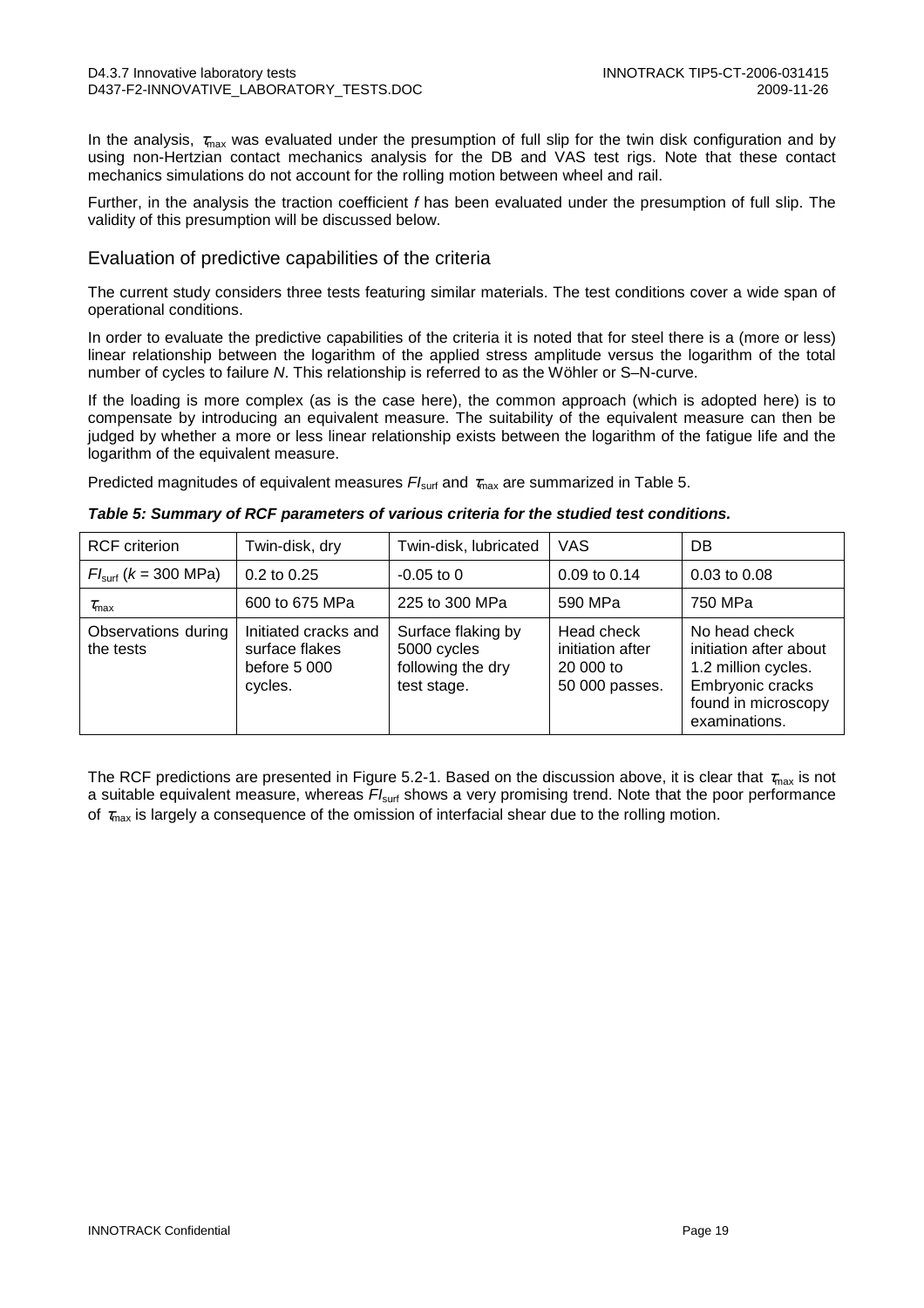

**Figure 5.2-1: Log-log-plot of equivalent measures (**<sup>τ</sup>**max and FIsurf) versus RCF life. For FIsurf the upper graph corresponds to a high and the lower graph to a low estimation of the traction coefficient. The dashed line corresponds to the mean value.** 

### 5.2.2 Comments on RCF predictions based on "engineering" models

#### Results for twin disk tests

The set-up featured Corus 400 rail steel vs. R7 wheel steel for dry conditions giving a range of  $\mu \approx 0.4$  to 0.45 followed by a wet phase with  $\mu \approx 0.15$  to 0.2. The cylindrical disks have a line contact with maximum Hertzian contact pressure of 1500 MPa.

Presuming full slip the peak elastic shear stress alters between 600 to 675 MPa for the dry and 225 to 300 MPa for the lubricated cycles. If the cyclic yield limit in shear is presumed to be  $k = 300$  MPa, then the fatigue index  $FI<sub>surf</sub>$  is

- for the dry phase, between 0.20 and 0.25, i.e. RCF is likely or
- for the wet phase, between -0.05 and 0, i.e. RCF is improbable

The simulation results coincide with previous tests on the SUROS machine where surface flakes of stable depth develop under dry conditions, even though the surface is also wearing. The wet phase is not likely to promote any further RCF initiation. However, as is well known [9], the lubrication will promote growth of initiated cracks. Consequently, the prediction supports the observed mechanism of crack initiation during the dry phase followed by crack propagation during the wet phase. The RCF initiation life is taken as the number of dry cycles.

The presumption of full slip adopted for the evaluation of  $\tau_{\text{max}}$  and f should be very valid for the studied configuration since the relative slip between the disks is controlled to promote full slip conditions.

#### Results for VAS full-scale tests

The traction coefficient was estimated based on the presumption of full slip.,  $\tau_{\text{max}}$  was evaluated from a non-Hertzian contact mechanics analysis. The contact patch size was deduced from the contact mechanics simulations detailed in [4]. It should be noted that these simulations did not account for the rolling motion.

The results of simulation for full slip conditions indicate a range for  $F_{\text{surf}}$  between 0.09 and 0.14. This coincides to the observation that RFC occurred during the VAS tests.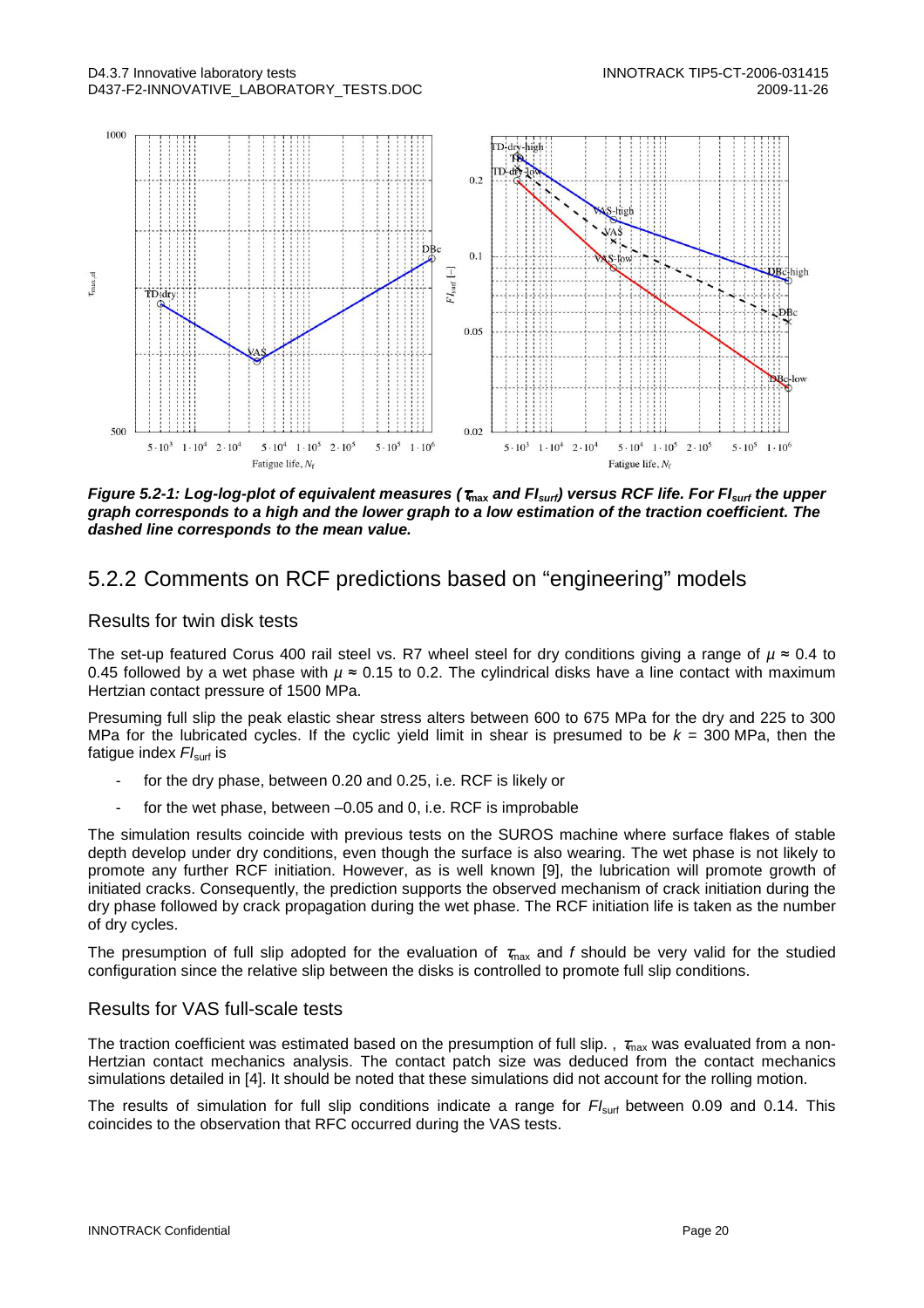The presumption of full slip is not supported by the magnitude of the directly applied lateral force. However, additional simulations of the dynamic interaction between the wheel and the rail indicate major additional tangential forces due to the rolling motion and the conformal contact. In particular, there is a large contribution to the total creep forces from the longitudinal creep, which relates to the inability of the conformal profile to steer solely by conicity. Note that the evaluation of  $\tau_{\text{max}}$  did not account for these stresses.

To get an exact magnitude of this additional tangential force proved to be very cumbersome for two reasons:

- 1. The numerical simulation of dynamic wheel–rail interaction cannot account for the non-hertzian contact conditions due to the conformal contact.
- 2. The magnitude of the tangential contact forces is extremely sensitive to the contact geometry. Even the small variation in contact geometry along the piece of rail adopted in the laboratory simulations gave a major influence.

In conclusion, the presumption of full slip cannot be fully verified, but the simulation reported in [5] makes it plausible.

#### Results for DB full-scale tests

The contact patch size was deduced from the contact mechanics simulations detailed in [4]. The traction coefficient was estimated based on the presumption of full slip.

The simulations for fully wet slip conditions indicate a range for  $F_{\text{surf}}$  between 0.03 and 0.08. This indicates that RCF should occur, but that we are very close to the fatigue limit (presumed at  $F_{\text{surf}} = 0$ ). Although this test configuration had the highest elastic shear stress in the quasi-static contact stress evaluation, only "embryonic" cracks were observed during the tests. The reason why no macroscopic RCF was observed could relate to a varying lateral load, which probably spreads out the fatigue damage over a wider area.

### 5.2.3 RCF predictions based on finite element (FE) simulations

The "engineering" models require a very limited amount of material characteristics. Since they are based on elastic theory, the elasticity modulus and Poisson's ratio are needed. For  $F_{sub}$  also, the yield limit in shear is adopted, but this is basically a normalisation parameter and could be excluded.

Another approach is to perform a more detailed evaluation of contact stresses and material deformation and translate the evaluated material response to an equivalent measure. This has been demonstrated in [5] where elasto-plastic simulations of the wheel–rail rolling contact have been carried out. These simulations include an evaluation of the contact stresses including additional interfacial shear stresses due to rolling. Further, they are more reliable in that they do not presume elastic conditions. Instead, any elastic response will be a consequence of residual stress formation and/or material hardening.

The drawback with an FE-based approach is that it requires simulations that are extremely demanding. Some key issues:

- The simulations need to feature a material model that can account for non-linear kinematic hardening to capture the "roll-out" of the rail steel.
- Contact, including plastic deformations, need to be establish for two conformal surfaces. This puts extreme demands on the FE-solver.
- Large deformations (including major rigid body displacements) need to be accounted for.
- At least three (and preferably more) rollovers need to be simulated to obtain a stabilised material response. These rollovers need to cover a sufficiently long distance on the railhead.

In [5] simulations for the DB rig are presented. These simulations show that the results are very sensitive to load and contact configuration despite the fact that plastic deformations generally tend to "smear out" small irregularities. The simulations carried out within INNOTRACK also demonstrated that the simulations are currently on the limit of what can be achieved. In order to get any results at all a large number of control variables had to be tuned (corresponding to months of trial simulations). Even then, a bug (or lack of accuracy) has prevented a proper analysis of the voestalpine test rig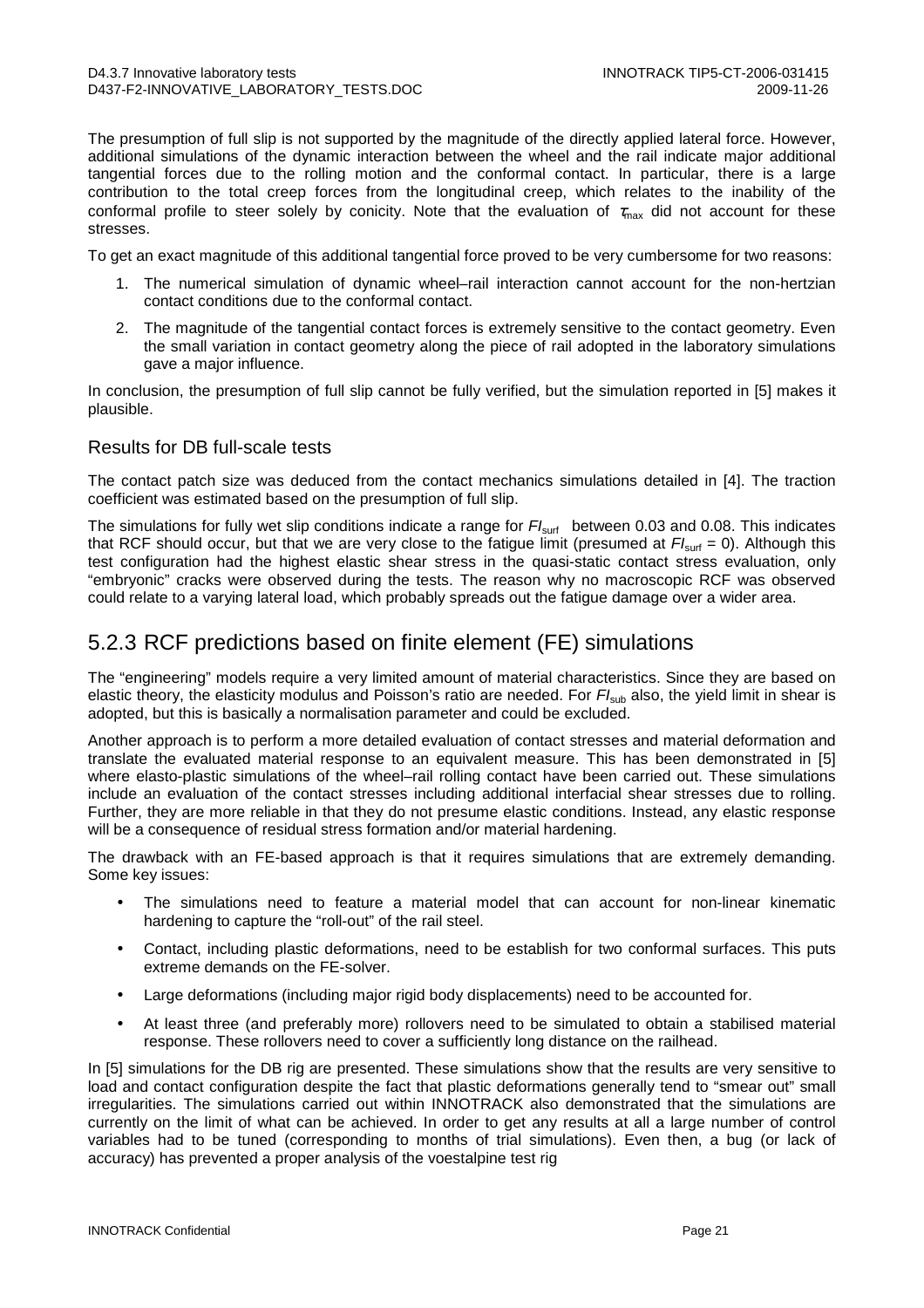Still it is likely that as computational power increases, predictions based on FE evaluations of stresses and strains coupled with low-cycle fatigue/ratcheting prediction will be the future.

### 5.2.4 Conclusions and recommendations

The aim of the studies D4.3.4 [4] and D4.3.5 [5] was to link laboratory testing to field conditions through numerical simulations. The study show  $F_{\text{surf}}$ -based RCF predictions to be a promising approach in this respect. To establish the suitability further, and the expected scatter in predictions, further test cases need to be analysed. For twin-disk tests, this is fairly straightforward. For full-scale test rigs, the situation is much more complicated due to the conformal contact. The following issues that be considered for these cases:

- The evaluation of the contact patch size and normal contact stresses poses difficulties for full-scale test rig conditions. To get realistic results it is needed to know the point of contact and to adopt nonhertzian contact theory as discussed in section 5.1. To facilitate numerical evaluations, the contact geometry can be controlled to limit the conformity in the point of contact so that hertzian theory may be employed. This will however decrease the similarity between test rig and field conditions.
- The need to account for non-hertzian contact conditions currently also limits the possibility of adopting simulations of dynamic wheel–rail interaction. Consequently, parameters such as wheel– rail slip cannot be adopted in an equivalent RCF measure since they cannot be evaluated in a reliable manner. There is work in progress to overcome these difficulties, so the situation is likely to improve.
- A reliable evaluation of the interfacial friction in terms of both maximum coefficient of friction and actual traction coefficient is crucial to obtain reliably RCF predictions. For cases where numerical simulations may not give guidance (as discussed above), direct or indirect measurements of these parameters are the only possibility.
- Due to the complexity of numerical simulations, laboratory conditions that vary periodically (e.g. oscillating lateral loads and/or intermittent water spraying) are not recommended. The reason is that only some few cases in the continuous variation can practically be evaluated. To obtain a full evaluation there will then be a need for interpolations/extrapolations that will decrease the reliability of the predictions.

In addition to  $F_{\text{surf}}$ -based RCF predictions, also FE-based predictions have been studied in INNOTRACK. Currently the simulations are too computationally demanding and numerically sensitive to be operational in production environments. However, as computational power increases and modelling techniques improve, it is likely that FE-based techniques will take over as main approach to simulate laboratory tests numerically.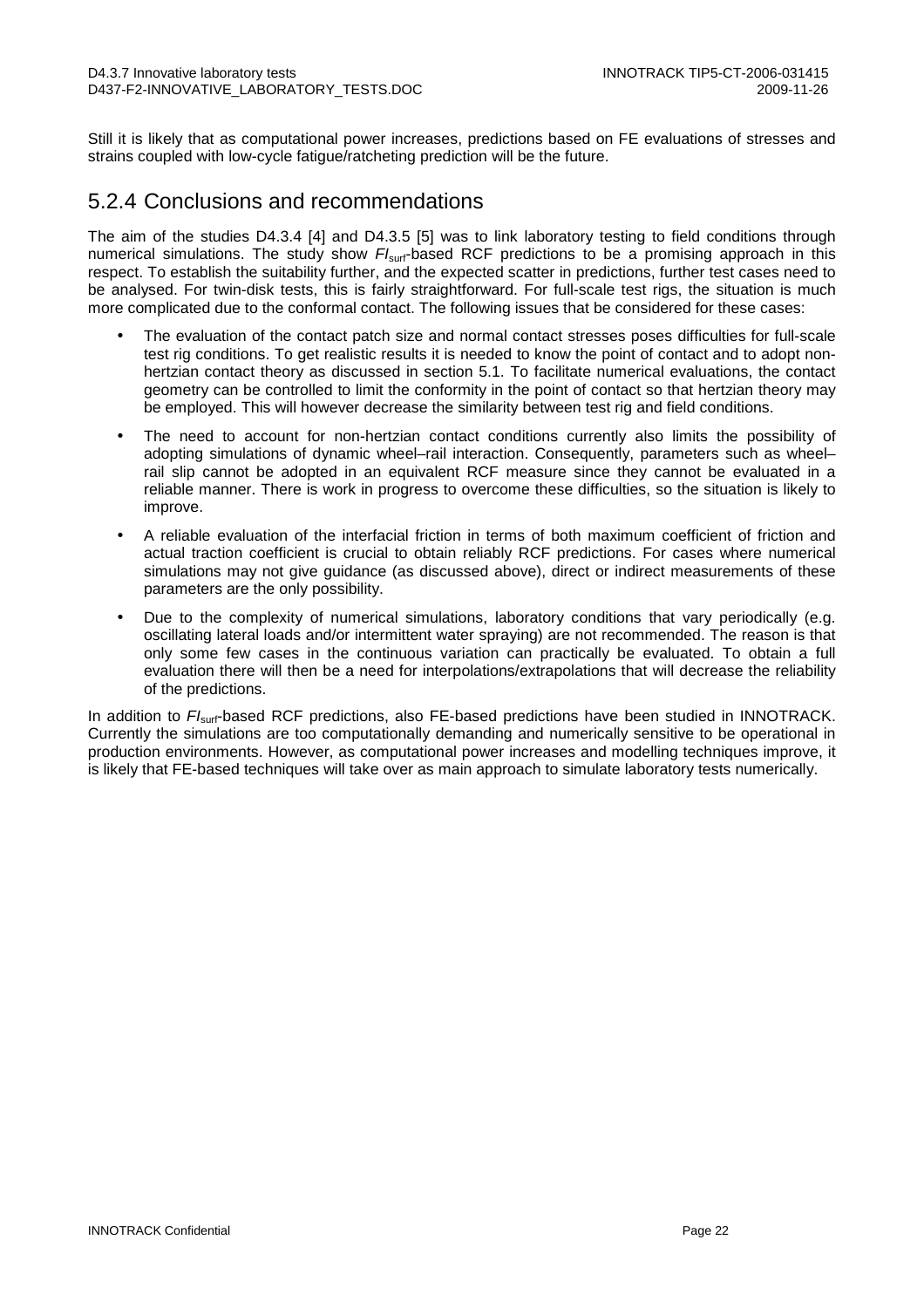# 6. Overall assessment of the tests

The WP 4.3 group decided to compare the different test methods qualitatively by giving notes in a table. Additionally the effort needed for doing the tests was estimated by the performers themselves.

The comparison is shown Table 6 where the following rating was used:

- 1, 2 more or less far from practical requirements or expectations
- 3 acceptable compromise between practical demands and testing capabilities
- 4, 5 good or excellent agreement to practical requirements or expectations

#### **Table 6: Qualitative comparison of the rail test methods**

|                                       | Not<br>е                | <b>UoN/SUROS</b><br>machine                 |                         | <b>VAS RSP test rig</b>                         |                         | DB test rigs                                   |  |  |  |
|---------------------------------------|-------------------------|---------------------------------------------|-------------------------|-------------------------------------------------|-------------------------|------------------------------------------------|--|--|--|
| <b>Test specimen</b>                  |                         |                                             |                         |                                                 |                         |                                                |  |  |  |
| Rail test sample                      | 3                       | cylindrical disk;<br>$Ø47$ mm               | $5\phantom{.0}$         | rail segment, 1,5 m                             | $\mathbf{2}$            | bended or rolled rail<br>material              |  |  |  |
| Rail material                         | 5                       | any desired<br>(even prototypes)            | $\overline{\mathbf{4}}$ | arbitrary                                       | $\overline{\mathbf{2}}$ | specific                                       |  |  |  |
| Wheel<br>counterpart                  | $\mathbf{3}$            | cylindrical disk;<br>$Ø47$ mm               | 4                       | single wheel,<br>original sized                 | 5                       | wheelset,<br>original sized                    |  |  |  |
| wheel material                        | 5                       | any desired<br>(even prototypes)            | 5                       | arbitrary                                       | $5\phantom{1}$          | arbitrary                                      |  |  |  |
| <b>Contact conditions</b>             |                         |                                             |                         |                                                 |                         |                                                |  |  |  |
| wheel and rail<br>profiles            | 3                       | line contact                                | 5                       | S1002/UIC 60                                    | 5                       | S1002/UIC 60                                   |  |  |  |
| Nominal contact<br>Forces             | 4                       | $-7,14$ kN<br>(downscaled)                  | $\overline{\mathbf{4}}$ | 200 kN vertical40 kN<br>lateral(200% magnified) | $5\phantom{.0}$         | 2x80 kN vertical~ 5 kN<br>lateral (real sized) |  |  |  |
| Lateral forces                        | $\overline{2}$          | none                                        | 5                       | $<$ 40 kN                                       | $\overline{\mathbf{3}}$ | $<$ 10 kN                                      |  |  |  |
| slip                                  | 4                       | 1 % (too large for<br>non-driven<br>wheels) | 4                       | none (too low for driven<br>wheels or braking)  | 4                       | none (too low for driven<br>wheels or braking) |  |  |  |
| lubrication                           | $\mathbf{3}$            | water                                       | $\mathbf{3}$            | (water)                                         | $\overline{\mathbf{4}}$ | water spray                                    |  |  |  |
| angle of attack                       | 3                       | none                                        | 3                       | none                                            | 5                       | $< 8$ mrad                                     |  |  |  |
| <b>Quality of test results</b>        |                         |                                             |                         |                                                 |                         |                                                |  |  |  |
| stability of test<br>results          | 4                       | good                                        | 4                       | good                                            | 1                       | mechanical failure                             |  |  |  |
| correlation to<br>simulation          | $\overline{\mathbf{4}}$ | good                                        | 4                       | good                                            | $\overline{\mathbf{3}}$ | medium                                         |  |  |  |
| comparable<br>material<br>deformation | $\overline{\mathbf{4}}$ | good                                        | 4                       | good                                            | $\mathbf{3}$            | medium                                         |  |  |  |
| comparability to<br>field conditions  | 3                       | medium                                      | 4                       | good                                            | $\blacksquare$          | not evaluated                                  |  |  |  |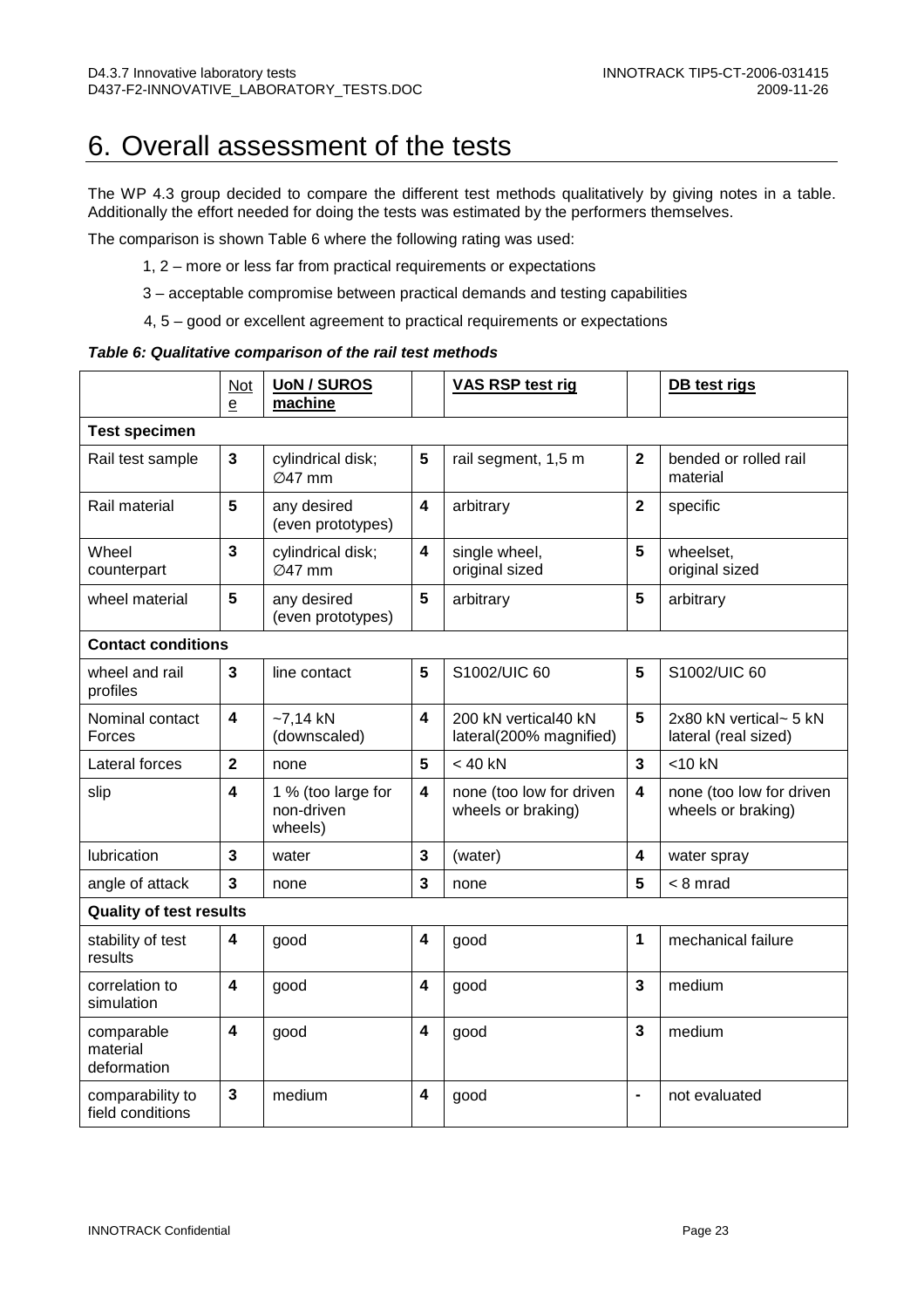In Table 7, an estimate of the effort for the different test methods is given. It is based on the time required for preparing and performing the test and data collection. It should be noted that preparing the rail specimen and the contacting wheel needs additional efforts for the tests.

Nevertheless, twin disk testing seems to be the method with the lowest overall cost while full-scale roller rig tests need expensive preparing of rail profiles.

| Table 7: Rough estimate of efforts needed for one test |
|--------------------------------------------------------|
|                                                        |

|                                 | samples & material<br>needed                                                              | estimated time for<br>test preparation<br>and follow-up<br>(*) | estimated<br>duration of<br>the test<br>(**) | estimated time for<br>measurement and<br>data collection<br>$^{***}$ |
|---------------------------------|-------------------------------------------------------------------------------------------|----------------------------------------------------------------|----------------------------------------------|----------------------------------------------------------------------|
| Twin disk,<br><b>SUROS</b>      | special test sample, Ø47<br>mm                                                            | one hour                                                       | one hour                                     | one hour                                                             |
| Linear test rig<br>VAS RSP      | rail segment, 1500 mm<br>single wheel with new<br>S1002 profile                           | 3 man-day                                                      | 5 days                                       | 2 man-days                                                           |
| Roller test rigs<br>DB, C and A | 2 rings of rail material<br>newly profiled<br>wheelset with bearing,<br>new 1002 profiles | 3 man-days                                                     | week                                         | 2 man-days                                                           |

\* includes all objects needed for performing the test, i.e. the samples to be tested and their counterpart.

\*\* includes the man-time needed for establishing one test configuration at the rig

\*\*\* includes the man-time needed for doing measurements, storing and evaluating data etc. This does not include the time needed for an overall evaluation of all results after a test campaign.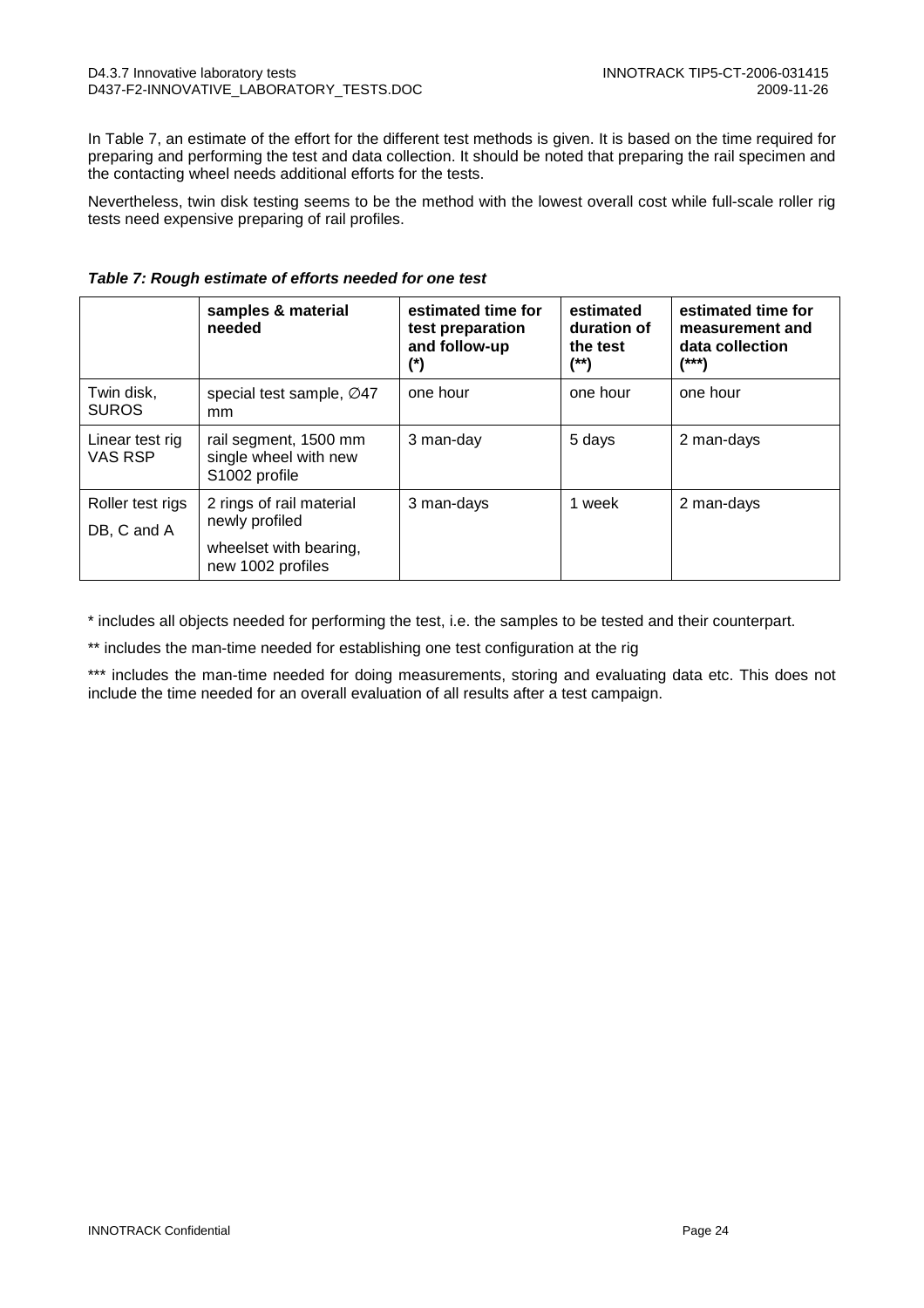# 7. Conclusion

It could be shown that twin disk tests represent a good way of testing rail materials under closely controlled conditions. In transferring the laboratory results to field conditions one has to consider that the twin disk configuration represents extreme wear because of permanent slip under dry and clean high friction conditions and because the influence of the profile shapes cannot be taken into account. The related tests under partial wet conditions appeared to have not the required stability.

The full-scale tests of VAS and DB demonstrated that real contact conditions could be established even in the laboratory. Subsequent numerical calculations have shown that the real contact point and rail inclination deviate from the planned position because of deflections within the test rigs. This has to be taken into account when test results are to be transferred into field conditions or when numerical multi-body calculations are performed on this basis.

At the VAS full-scale rail-wheel test it could be demonstrated that for pearlitic rail steels an increased wear resistance correlates with an increased RCF resistance. Moreover, the VAS test rig clearly shows the same trends as seen in track: heat-treated rail grades (R350HT, 400BHN grade) show an increased Wear and RCF resistance compared to the standard not heat-treated rail grade R260.

At the DB full-scale roller rig, the required test conditions could not be established. Although parts of a real railhead were specifically bended for a test environment and a new, special fixing for mounting the rails was used, the construction was not sufficiently stable. Moreover, the subsequent metallographical analysis the railhead showed that the depth of damage layer was below expected parameters known from the field.

All test results were reviewed afterwards by metallographic analysis as well as by numerical contact analysis. It could be shown that the results are mainly comparable to findings from the field. Predictions on the RCF initiation could be established based on the tests.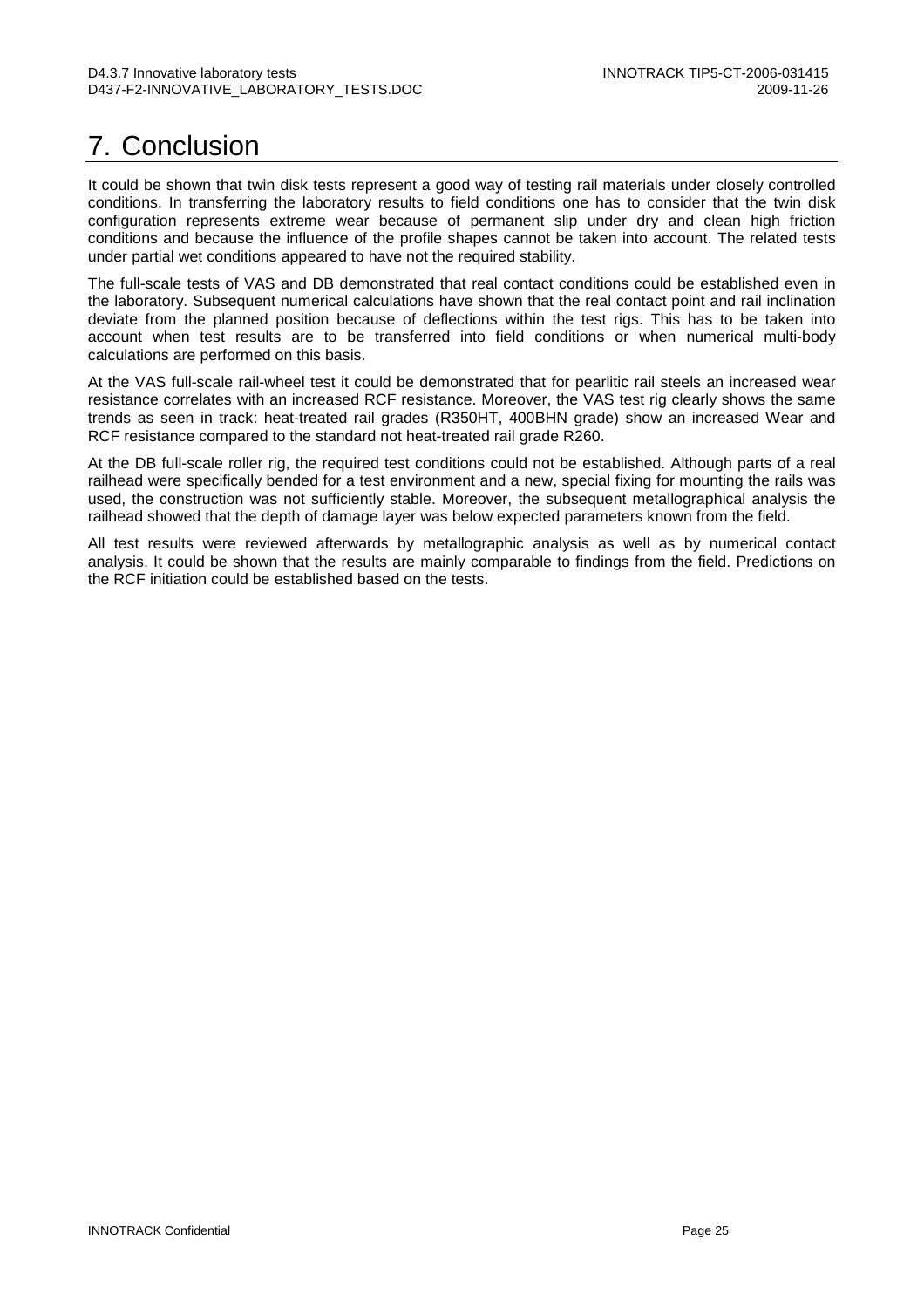# 8. References

References to be found in INNOTRACK KMS

- [1] INT D4.3.1: Testing Matrix Definition. Responsible: DB, author: Ullrich, D, published Aug. 2007.
- [2] INT D4.3.2: Characterisation of microstructure. Responsible: Corus, author: Jaiswal, J, published Oct. 2007.
- [3] INT D4.3.3: Results of first tests. Responsible: DB (with contributions of UoN and VAS), author: Ullrich, D, published May 2008.
- [4] INT D4.3.4: Contact stress and wear. Responsible: TUD, author: Li, Z., published Oct. 2008.
- [5] INT D4.3.5: Simulation of material deformation an RCF, Responsible: Chalmers, author: Kabo, E/ Ekberg A., published July. 2009.
- [6] INT D4.3.6: Characterisation of microstructure. Responsible: Corus, due: July 2009.
- [7] INT-SP43-30-090815-D5-SUROS-TWIN-DISC-TEST-RESULTS.DOC, University of Newcastle upon Tyne, U.K., authors: Franklin, FJ/Fletcher, DI/Vasic, G, published Aug. 2009
- [8] INT-SP43-05-090806-F1-RSP\_Tests\_R260\_R350HT\_400BHN\_dry: Results of VAS RSP-Tests, VAS, author: Stock, R, published Aug. 2009.
- [9] Johnson K L, The strength of surfaces in rolling contact, IMechE, Mechanical Engineering Science, vol 203, pp 151-163, 1989
- [10] Ekberg A, Kabo E & Andersson H, An engineering model for rolling contact fatigue, Fatigue & Fracture of Engineering Materials & Structures, vol 25, pp 899-909, 2002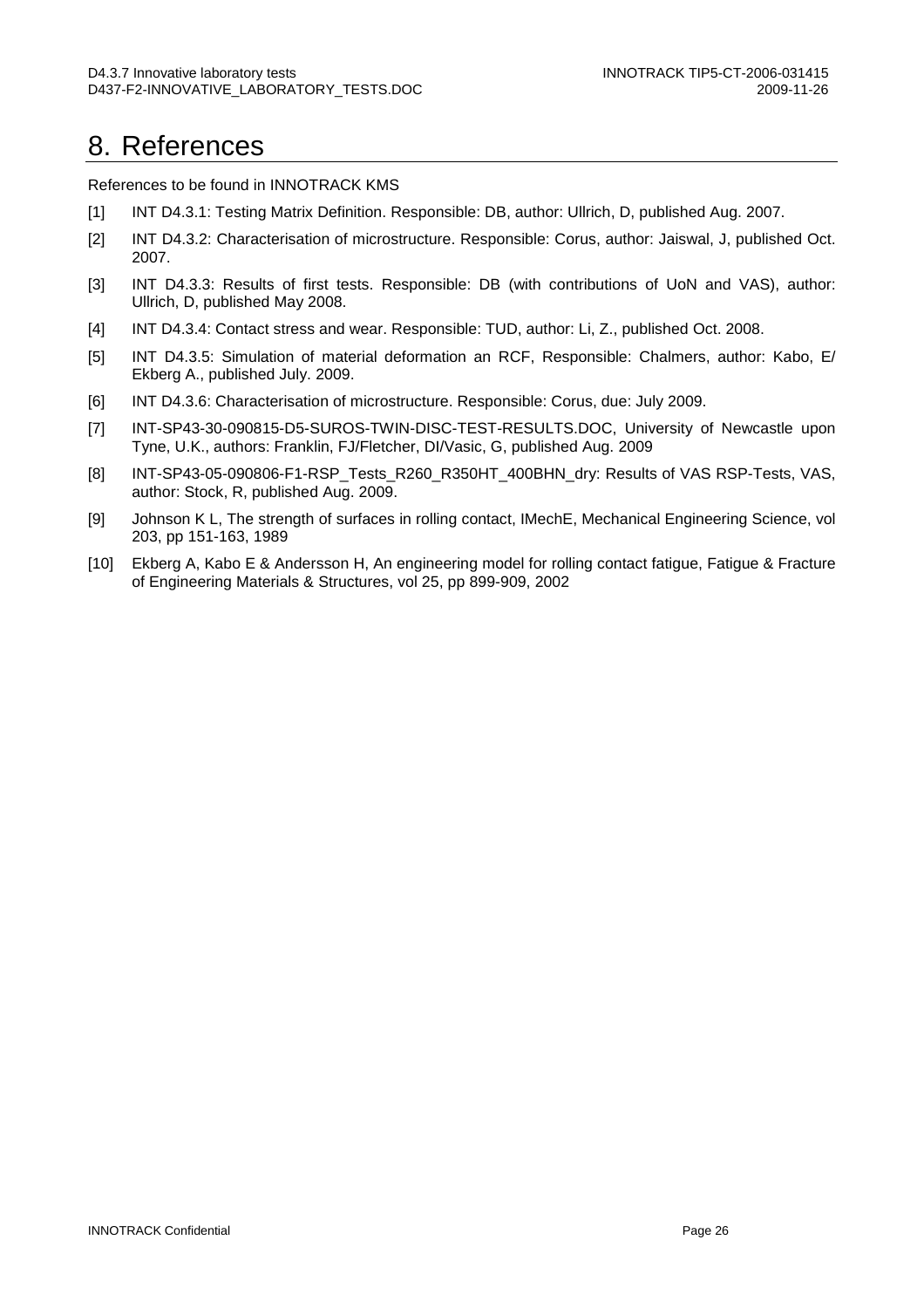# 9. Appendix 1: Measurement of RCF under laboratory testing conditions

(Final version contributed by Corus Rail Technologies, author Carroll, R)

### **General**

To allow accurate and consistent measurement of rolling contact fatigue (RCF) cracks during laboratory testing, a methodology is required which can be followed by all partners. This document discussed within WP4.3 is based on Corus and Network Rail's experience of measurement of RCF cracks during track trials.

Before any sectioning is carried out a close inspection of samples, with photographs taken (preferably with a ruler) should be carried out. A rail profile should be taken using a Miniprof or similar if appropriate. The surface of the sample should be inspected as specified in following section.

## Surface Cracks

The following information needs to be recorded for all test samples. Cracks may need to be highlighted using magnetic particle or liquid penetrant inspection to aid identification.

- A photograph of the surface of the sample should be taken, preferably with a ruler included against the surface of the sample.
- The lengths and angles of approximately six of the longest cracks should be recorded. If cracking extends down the gauge face, this length should also be included in the measurement of total crack length. For details, see Table 1 and the following sketches.
- Position of initiation of cracks
- Density of cracking, i.e. reciprocal of longitudinal spacing of the cracks.

| Symbol                           | Description                                                                  |
|----------------------------------|------------------------------------------------------------------------------|
| $L, L_n$                         | Surface crack length,                                                        |
| $\alpha$ , $\alpha$ <sub>n</sub> | Surface crack angle measured parallel to running direction                   |
| P                                | Position of Initiation, distance from gauge corner to furthest tip of crack. |
|                                  | Subsurface depth of crack perpendicular to surface                           |
| $K, K_n$                         | Subsurface crack length, distance along the crack                            |
| $\phi$ , $\phi$ <sub>n</sub>     | Angle of subsurface crack from surface                                       |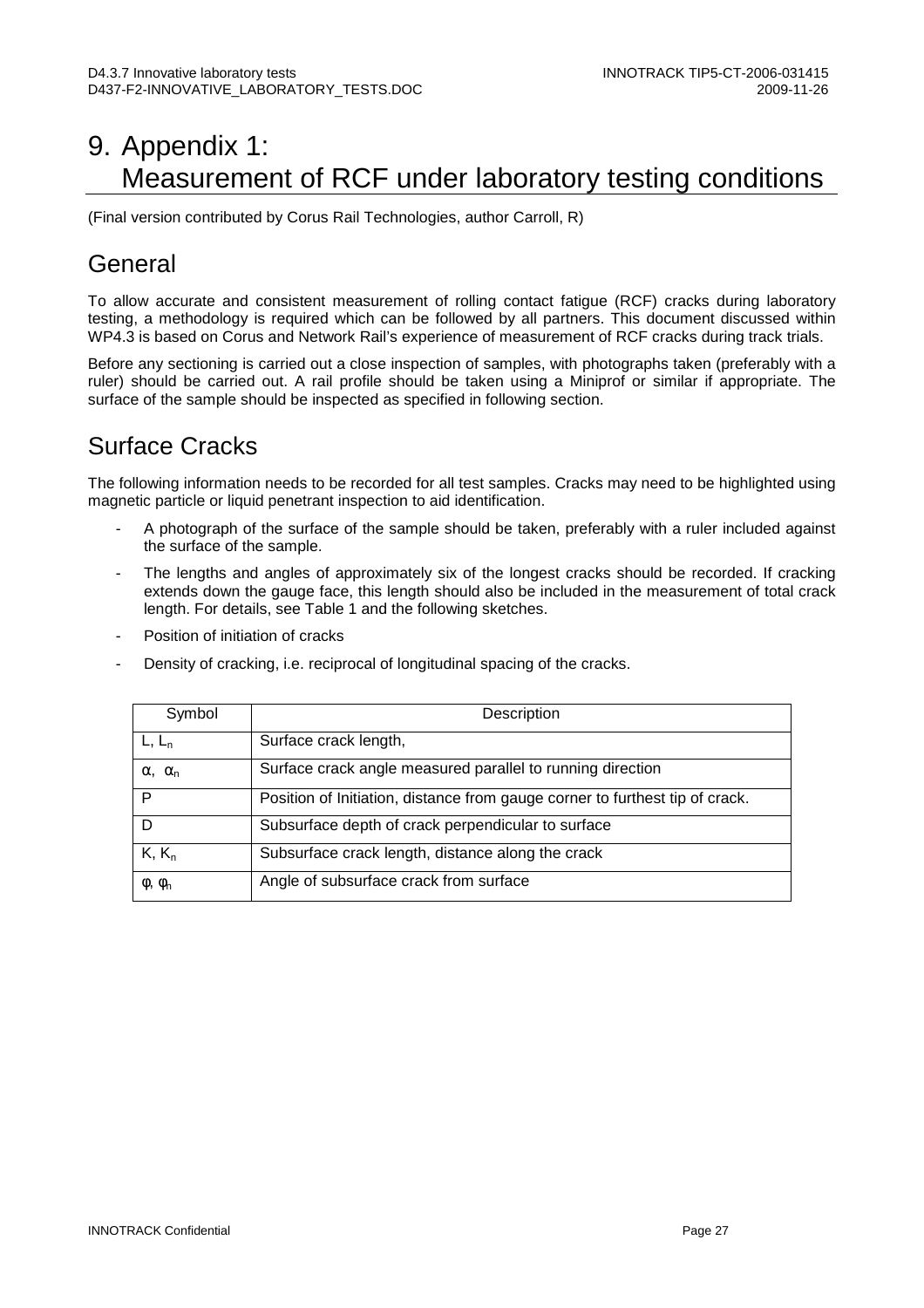At least two different types of RCF cracks have been identified these are shown schematically in the diagrams below with a definition of the measurements required of the surface crack features for each.



Where cracks propagate below the gauge corner then the crack length reported should be the total along the surface and on the gauge face, see below.



Examples of RCF cracks with measurements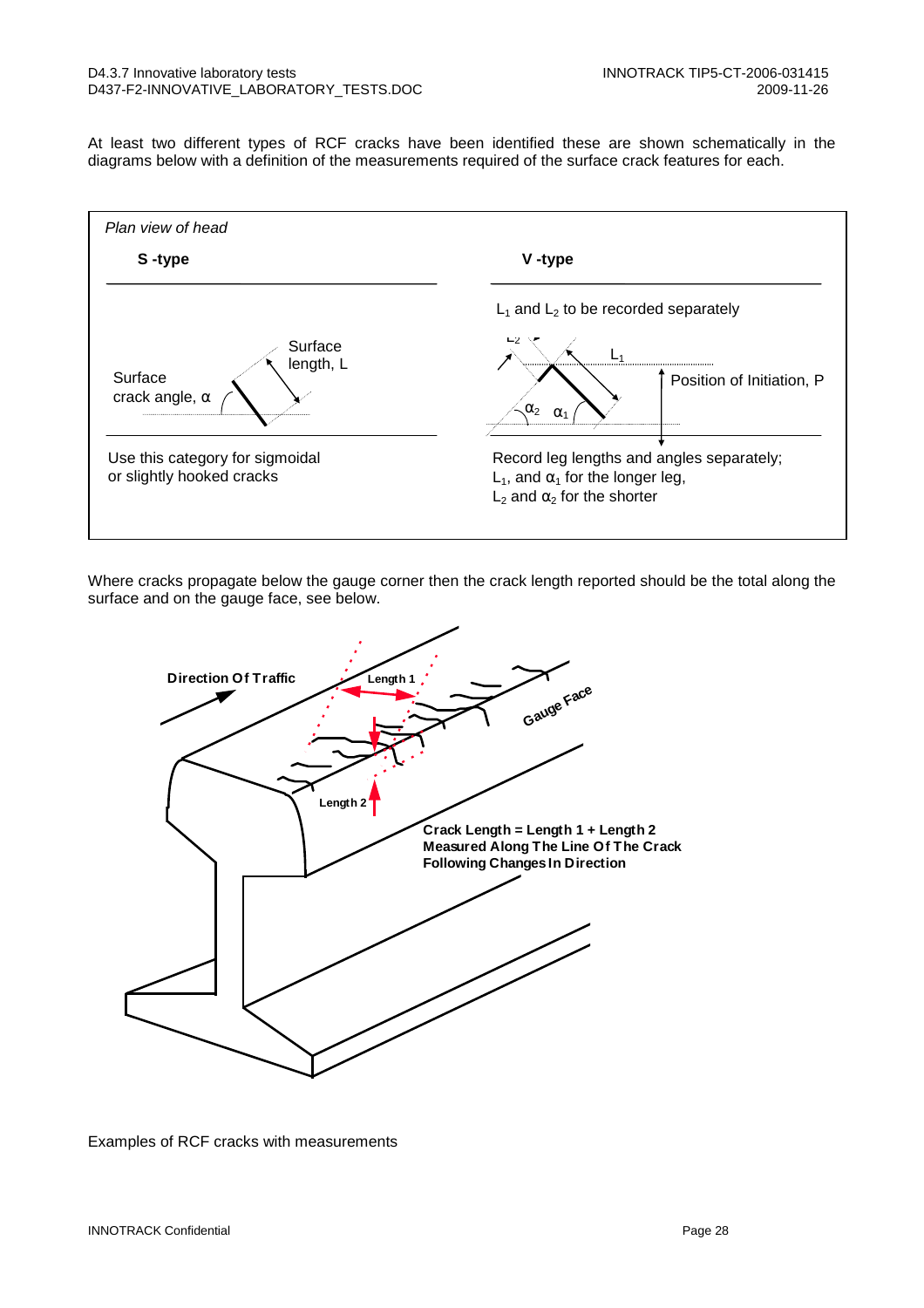

## Subsurface Cracks

To study the propagation of cracks below the surface the samples should be sectioned longitudinally, initially this should be on the field side of the surface crack. The sample should then be milled or ground in 1mm steps to reveal the location of the deepest crack.



Cracks can propagate in several ways below the surface. The required measurements depend on the morphology. They are shown below.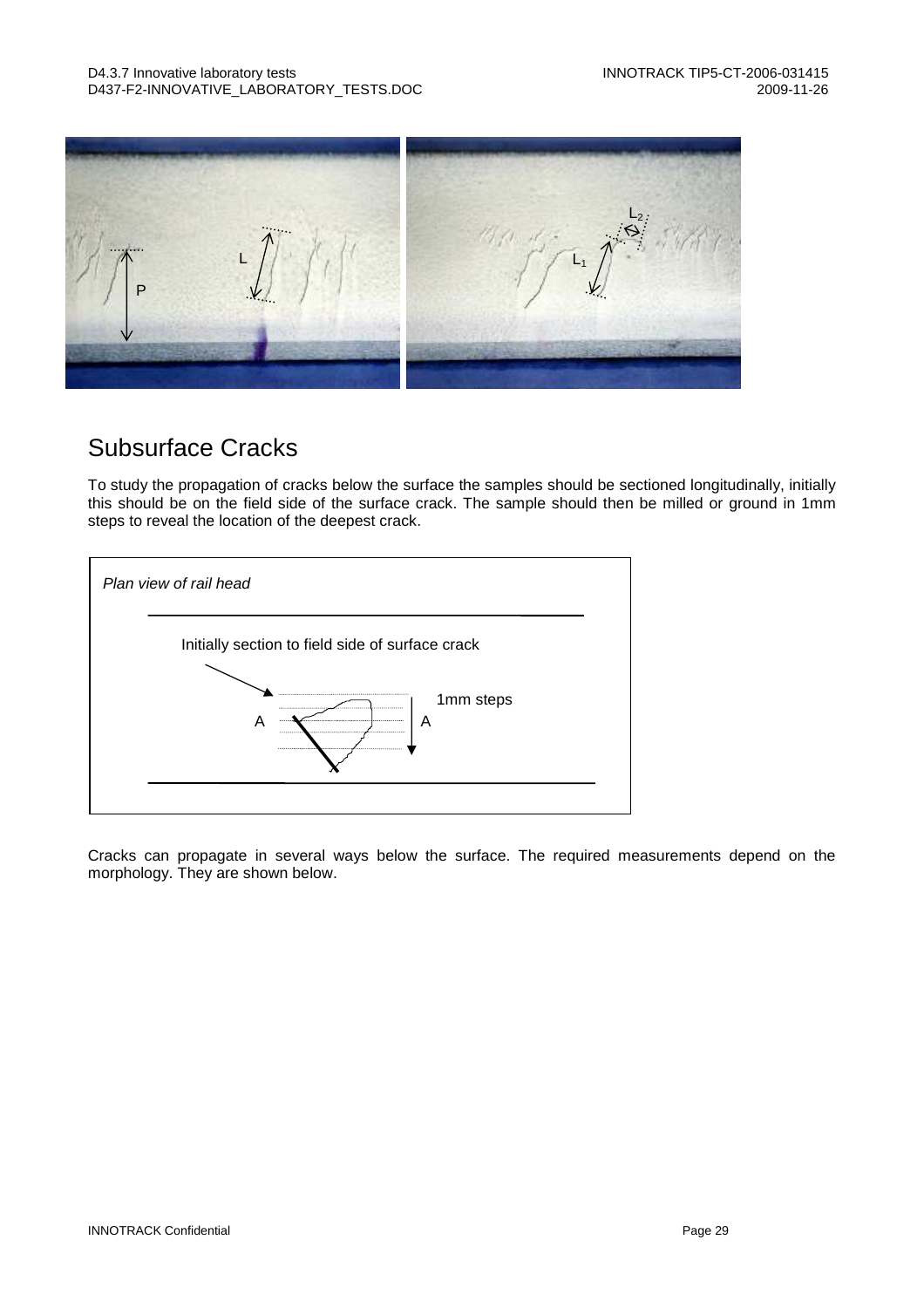





Samples should also be sectioned for metallurgical analysis. The samples should be prepared in the standard metallographic way as e.g.: mounted in Bakelite (conducting if examination in SEM is required), surface grinding carried out to ensure parallel surfaces etc.